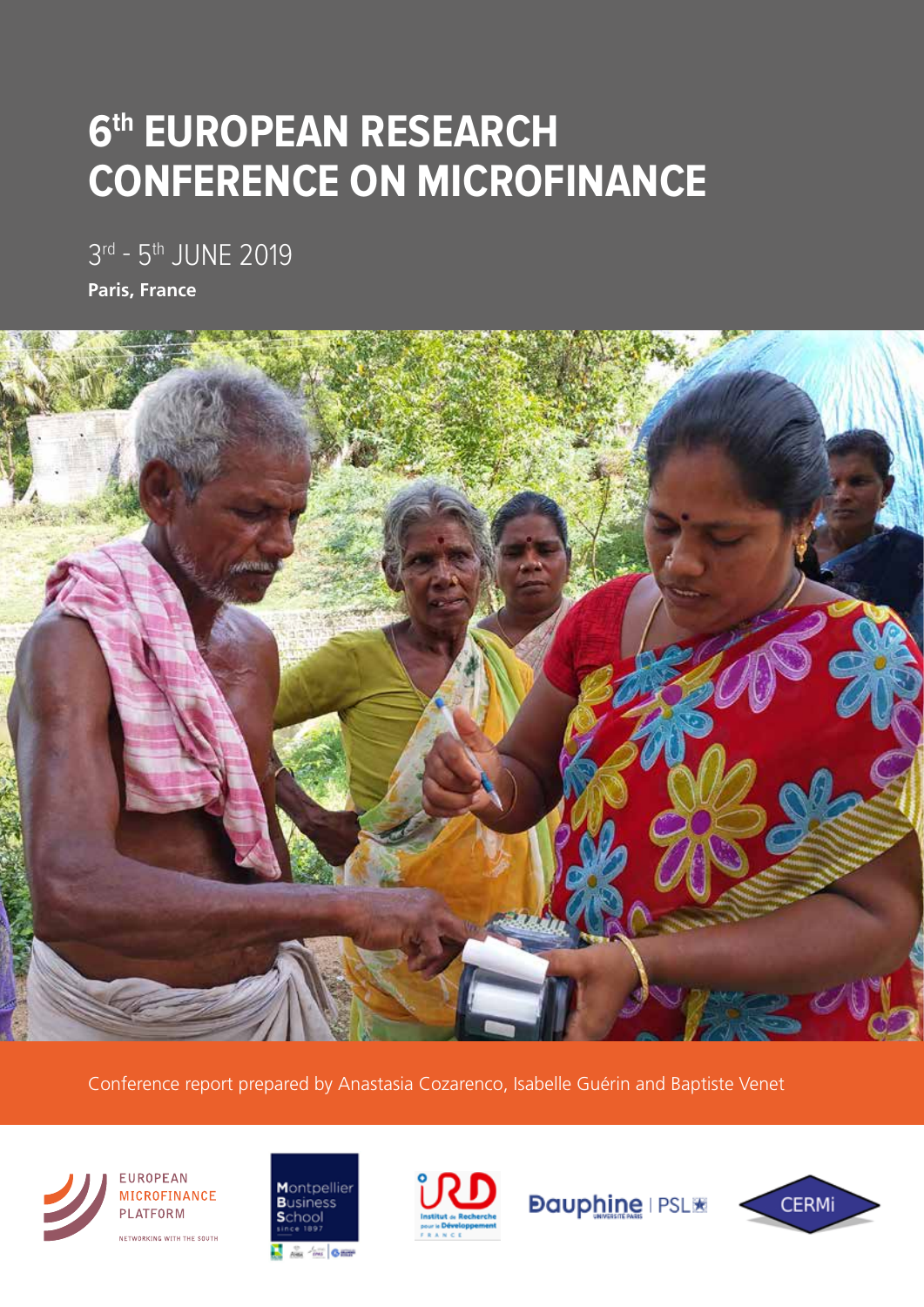### **INTRODUCTION**





The European Research Conference on Microfinance is one of the primary meeting places for academic researchers working on microfinance. Since the first conference that took place at the Université Libre de Bruxelles in 2009, and successive conferences at the Universities of Groningen, Agder, Geneva and Portsmouth which were all co-organised with the European Microfinance Platform, the conference has been a unique platform for academics to exchange ideas, build and consolidate networks, give visibility to their projects and identify gaps and different paths for new research.

With this in mind, Montpellier Business School, the French National Research Institute for Development (IRD) and the University Paris Dauphine were proud to organise the 6th European Research Conference on Microfinance from 3rd to 5th June 2019 in Paris, France. The conference was organised in co-operation with the European Microfinance Platform (e-MFP) and the Centre for European Research in Microfinance (CERMi). The additional support of ADA Microfinance, the European Investment Bank Institute, Institut Louis Bachelier and Crédit Coopératif facilitated particularly the support of speakers and social events.

We wanted this 2019 edition, entitled "New Tools, New Actors: Which aims, values and beneficiaries?", to be an opportunity for dialogue and debate on issues that we believe are key to the future of microfinance.

One of these issues is the challenge of industrialisation and massification, which has been fuelled by the increasing use of new technologies as supposedly efficient instruments for fostering financial inclusion worldwide. These new technologies have brought unprecedented opportunities, including cost reduction and the penetration of isolated areas. But they also present unparalleled risks, including issues of privacy, the use of big data for commercial purposes, and a loss of face-to-face relationships.

The spectrum of financial inclusion has also been observably widening. It now associates public transfers with various basic services such as water, sanitation and health. Given the massification and diversification of supply, it is crucial to consider what the underlying missions and objectives may be. Is it a matter of facilitating access to a wide range of appropriate, affordable tools, or of turning poor people into consumers? Is it

about creating inclusion, whether for marginalised individuals, populations or territories, or about the financialisation of marginalised population segments? Is it to champion the construction of welfare states, or to contribute to their erosion? Is it about creating, redistributing or capturing new forms of wealth, and if so, who benefits from it?

The goal is not to be able to claim to have found an explicit answer, something which would be impossible in the light of the diversity of models and contexts. It is rather to encourage researchers, students and professionals in the sector to question and debate the meaning and values underlying their research and practices.

In addition to the round tables and plenary sessions, we received contributions from all over the world and from various disciplines (economics, finance, management but also development studies, political economy, sociology and anthropology), which address classical but still crucial themes (such as double bottom line, governance and capital structure, interest rates, product design, impact evaluation and methods, over-indebtedness, green microfinance, etc.) and more recent or under-researched topics, such as social and cultural embeddedness of microfinance, impact investing, microfinance in developed countries or social entrepreneurship and solidarity economy.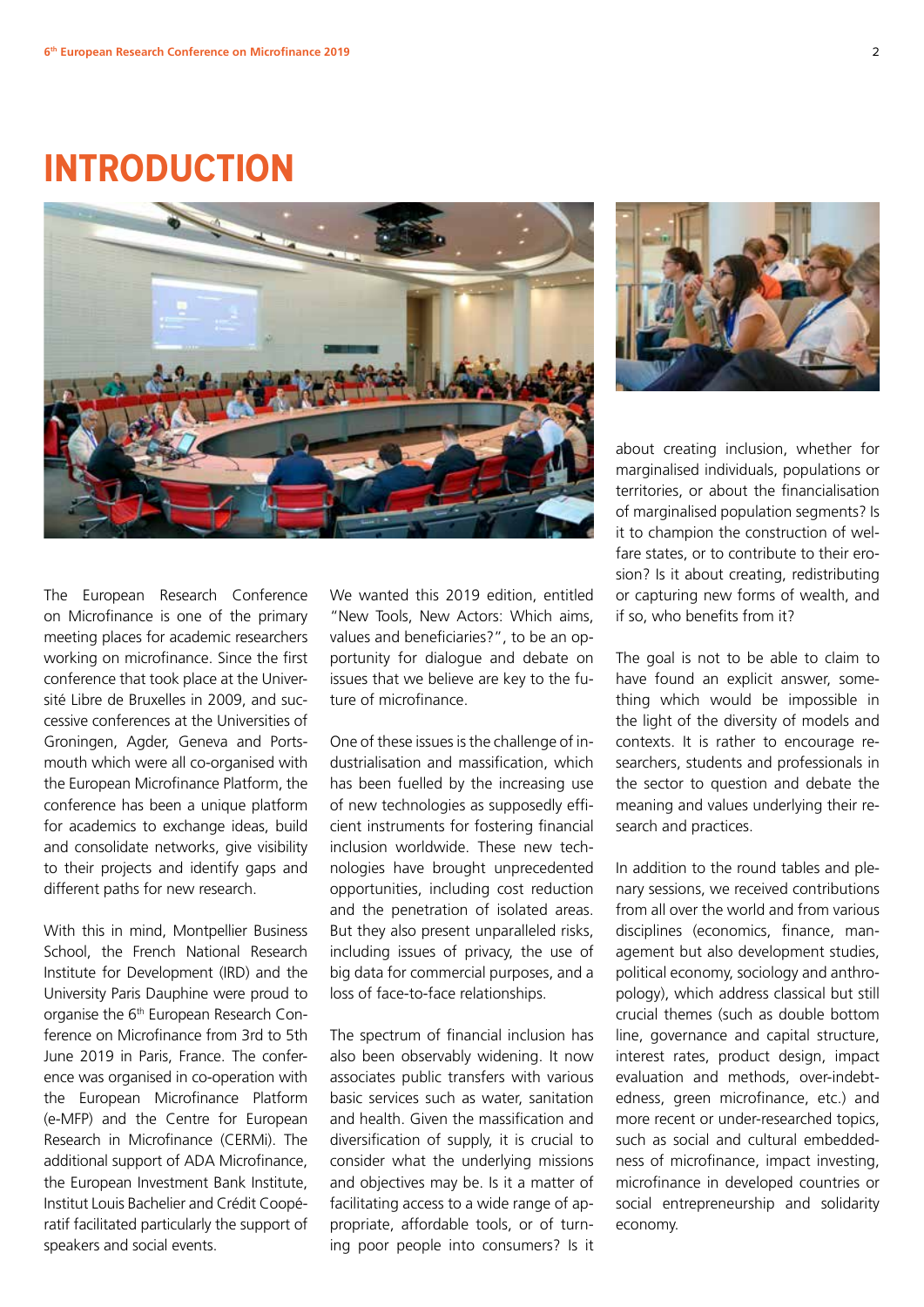# **PLENARY SESSIONS**

MONDAY 3rd JUNE

### **OPENING SESSION: THE PROMISE OF DIGITAL FINANCE**

**MODERATORS Arvind Ashta**, Burgundy School of Business and **Baptiste Venet**, Université Paris Dauphine **PANELISTS Maria Elisa Balen**, Universidad Nacional de Colombia **Susan Johnson**, University of Bath **Jonathan Morduch**, New York University **Matthew Soursourian**, CGAP



The opening plenary session asked two fundamental questions. First, what is the potential of Digital Finance (DF) in terms of reaching universal goals such as financial inclusion, poverty reduction, etc.? Second, does it make sense to talk about the 'promise' of digital finance in the same way that Jonathan Morduch promoted the microfinance 'promise' twenty years ago?

**Baptiste Venet** highlighted the positive potential regarding the use of Digital Financial Services (DFS): higher financial inclusion with a huge increase in deposits and credits; a growth in world GDP; jobs creation; a decrease in operational

and opportunity costs for lenders by doing business more efficiently and delivering new services; an improvement in the efficiency of the global financial system; a way to provide better monitoring devices to regulators; and a positive impact on individual savings by providing affordable, responsive and secure banking services to unbanked people. But along with the world's high expectations for DF and FinTech come concerns related to the real impact of DF on financial inclusion and poverty reduction, on use of savings and on regulation.

**Matthew Soursourian** discussed CGAP's recent work related to a broad-



er theory of change and narratives for financial inclusion. There is a need to move beyond these early narratives because decisions about human welfare must be evidence-based. There is a growing awareness that financial services cannot be expected to generate the same results for all people, something that the range of empirical evidence illustrates. So financial services are less about universal objectives like poverty reduction and more about increasing people's capabilities. To capture these multiple outcomes, CGAP developed a theory of change to map these various impact pathways for financial services. The review of evidence shows that a more realistic intermediate goal would be improving people's resilience and their ability to see opportunities, following Sen's Capabilities Approach. These two objectives are connected and there is a dynamic relationship between resilience and opportunity.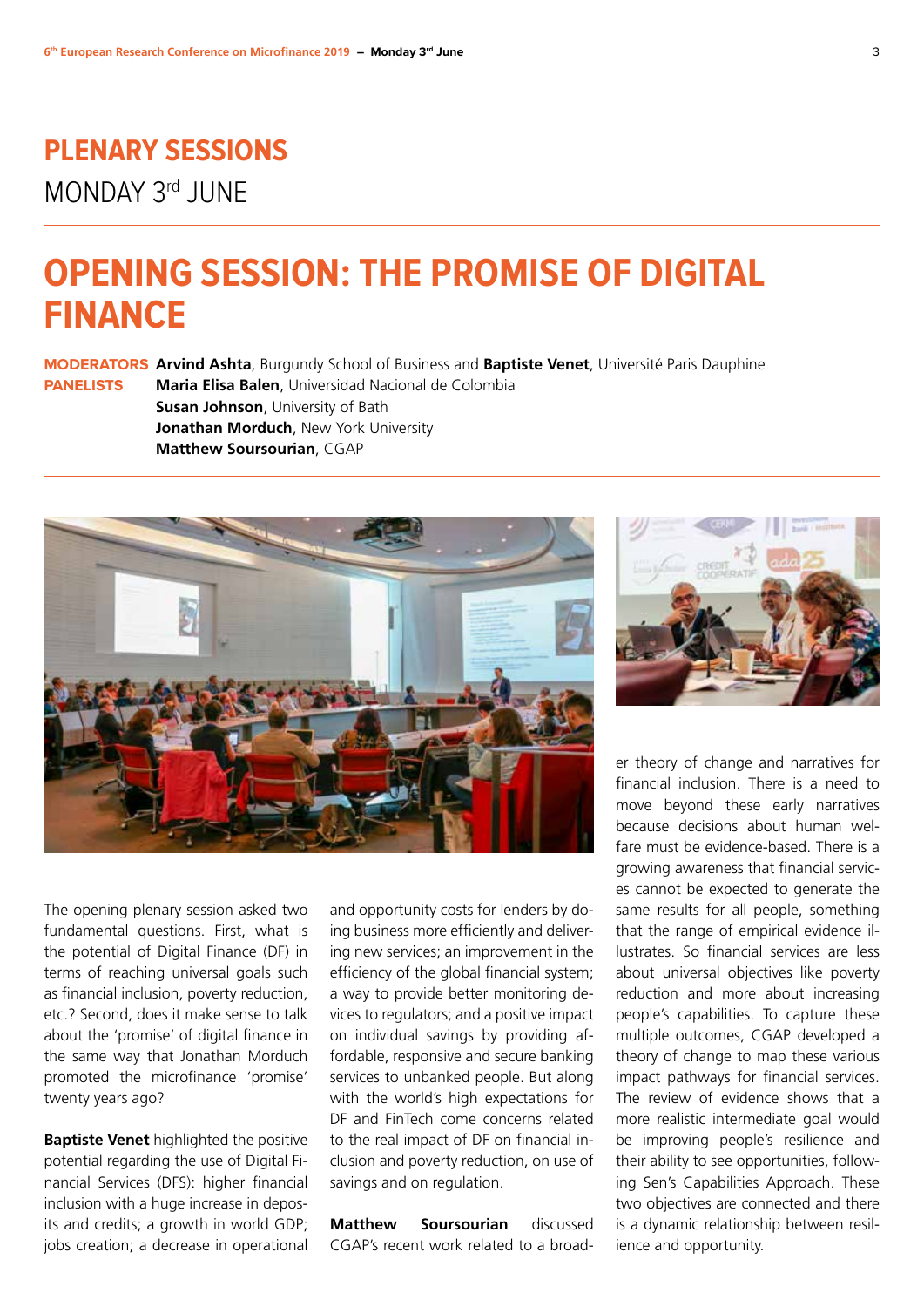

**Maria Elisa Balen** talked about interrelation, infrastructures, governance and plurality in DF. She focused on three aspects: DF infrastructures; the general aspects of how to deploy DF; and the interrelation of these. First, she discussed the role of governments in the regulation and deployment of infrastructures required by DF, using the case of conditional cash transfer programmes in Colombia. She then focused on DF and debt: in particular, the role of DF in debt ecosystems that include a variety of interrelations (including traditional banks, microfinance institutions, family and community circles, payday loans, etc.) Her current research in Mocoa (Putumayo) looked at debt legibility and perspectives of government action in this age of DF. Maria Elisa also tried to show how 'local' and 'global' interact. She focused on the confusion at the micro level which results when trying to implement a transfer model nationally, and how that has effects at the local level dealing with DF products ranging from savings and credit to insurance.

**Susan Johnson** focused on mobile money and financial inclusion in Kenya from a critical analytic perspective. She looked at how cultural values affect borrowing and lending when people work together. She argued that, as DF develops, we need to ask important questions about what kind of inclusion this emergent DF ecosystem actually offers in terms of enabling valuable financial practices. She investigated all these financial perspectives in Kenya, particularly the relationship between how the global values of the country link to the individual's actions and capabilities. She then asked some very interesting questions: how does the wave of global technology threaten local values and how might this be avoided?

**Jonathan Morduch** said the social and economic impacts of DF will not be automatic, just as it was 20 years ago with microfinance. Reaching the poor is not an automatic outcome; nor is impact – and there are risks. DF brings in new possibilities in business models, but it also changes the function of finance in relation to people's lives and circumstances. For example, 'moving money around' is very important for families, for communities. But what DF offers is also something fundamentally different from microfinance: while with microfinance the money is almost always intermediated locally, DF is different: people can travel 1000 kilometres and still be engaged financially, moving money across space as well as between individuals. And that is especially important in a rapidly urbanising world: DF has real possibilities because finance becomes important in connecting people and bringing families financially together through encouraging remittances from the city back to the countryside where there are fewer financial resources and less possibilities. Jonathan and his co-authors implemented a field experiment in a very poor area in Bangladesh where young people have to leave their villages to find work in urban factories. Mobile money had already penetrated Bangladesh significantly, but disproportionately the urban middle class. However, if the DF model is well designed for poor households, even they can benefit. Jonathan and his coauthors saw an increase in remittances because it was easier to use the phone to send money back to the families in the villages. It reduced extreme poverty because of some measurable increase in consumption. But findings showed it had no impact on children, very little impact on education, and no impact on health. Moreover, there was also a downside for the urban migrants: they had more pressure to work harder and they also reduced their own consumption at the expense of their families.

As a conclusion, expressed by Arvind Ashta, there appears to be a disconnect between the 'macro-narrative' of practitioners and policy makers at Davos and other fora talking about how the world is going to use all these technologies to create a world of plenty and solve the problem of poverty. But the macronarrative of researchers is quite different because they are looking at the 'here and now', or the past.

Nevertheless, there is something profound happening here. DF is a new way to do new things, for example efficiently and affordable moving money around. It creates new possibilities for products, new possibilities for tackling inequalities, new possibilities for thinking about how to connect rural areas with urban areas, and it creates new risks. The promise of digital finance remains significant – but as yet unfulfilled.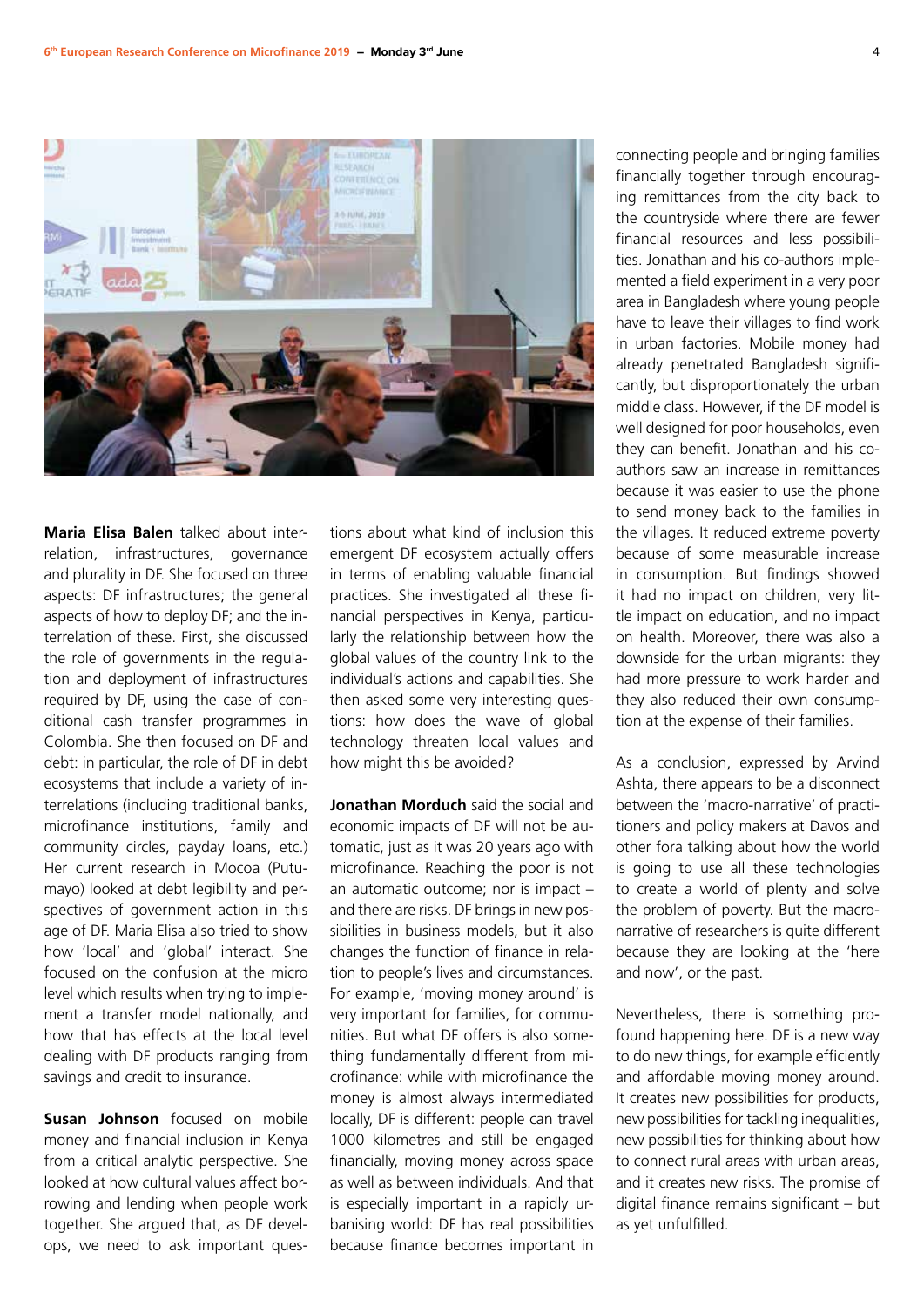#### **PLENARY SESSION**

### **MICROFINANCE IN DEVELOPED COUNTRIES, FROM THE COOPERATIVE MOVEMENT TO MICROCREDIT**

**MODERATOR Anastasia Cozarenco**, Montpellier Business School **PANELISTS Jean-Louis Bancel**, Crédit Coopératif **Marcella Corsi**, Sapienza University of Rome **Maria Nowak**, ADIE **Timothy N Ogden**, New York University **Ariane Szafarz**, CERMi - Université Libre de Bruxelles



The second plenary session focused on microfinance in developed countries which is still relatively understudied. **Anastasia Cozarenco** opened the session by stressing the importance of the development of research in this area. She founded the Microfinance in Developed Countries Chair at Montpellier Business School in partnership with the MFI Crea-Sol and the Savings Bank in the Languedoc Roussillon region to address this issue. Furthermore, she reminded that the role of financial inclusion in Europe was historically played by cooperatives dating back the middle of 19<sup>th</sup> century in Germany and England.

**Maria Nowak** shared her experience as the founder of Adie, the major MFI in Europe inspired by the Grameen Bank. She shed light on the French microfinance context where a modern network of traditional banks exists and most of the enterprises have less than 10 employees or

no employees at all. Importantly, Adie's microcredit program was encouraged by the strong development of the tertiary sector at the end of 1980s. The institution followed a triple mission to finance business creation, provide business development services and improve regulation which was the main challenge for the institution. These efforts translated into major changes in French legislation which today has a special window for microcredit regulation and has one of the most favourable environments for business creation in Europe.

By the same token, **Timothy Ogden** presented the microfinance context in the United States, where most individuals have access to a bank account and where creating a formal company is relatively easy and cheap. He stressed that there is no national microfinance regulation, however, each state has a specific credit market regulation. The US credit

market is characterised by the presence of predatory lending for business creation and money lenders providing credit easily and fast. This impedes the microfinance sector from development since reaching the poor is costly. Consequently, there are only 6 MFIs in the US that have reached scale. Today, the main source of competition comes from the unregulated Fintech companies. Tim Ogden warned about the possibility of Amazon becoming the largest microcredit provider in the US in the next years, since it has access to clients' data and firms' inventory.

**Ariane Szafarz** focused on new advances and the research agenda for microfinance in the North. In line with **Maria Nowak**, she argued that there is a necessity to convince stakeholders that microfinance in developed countries is relevant, even if research in this area is still limited. Among hot topics to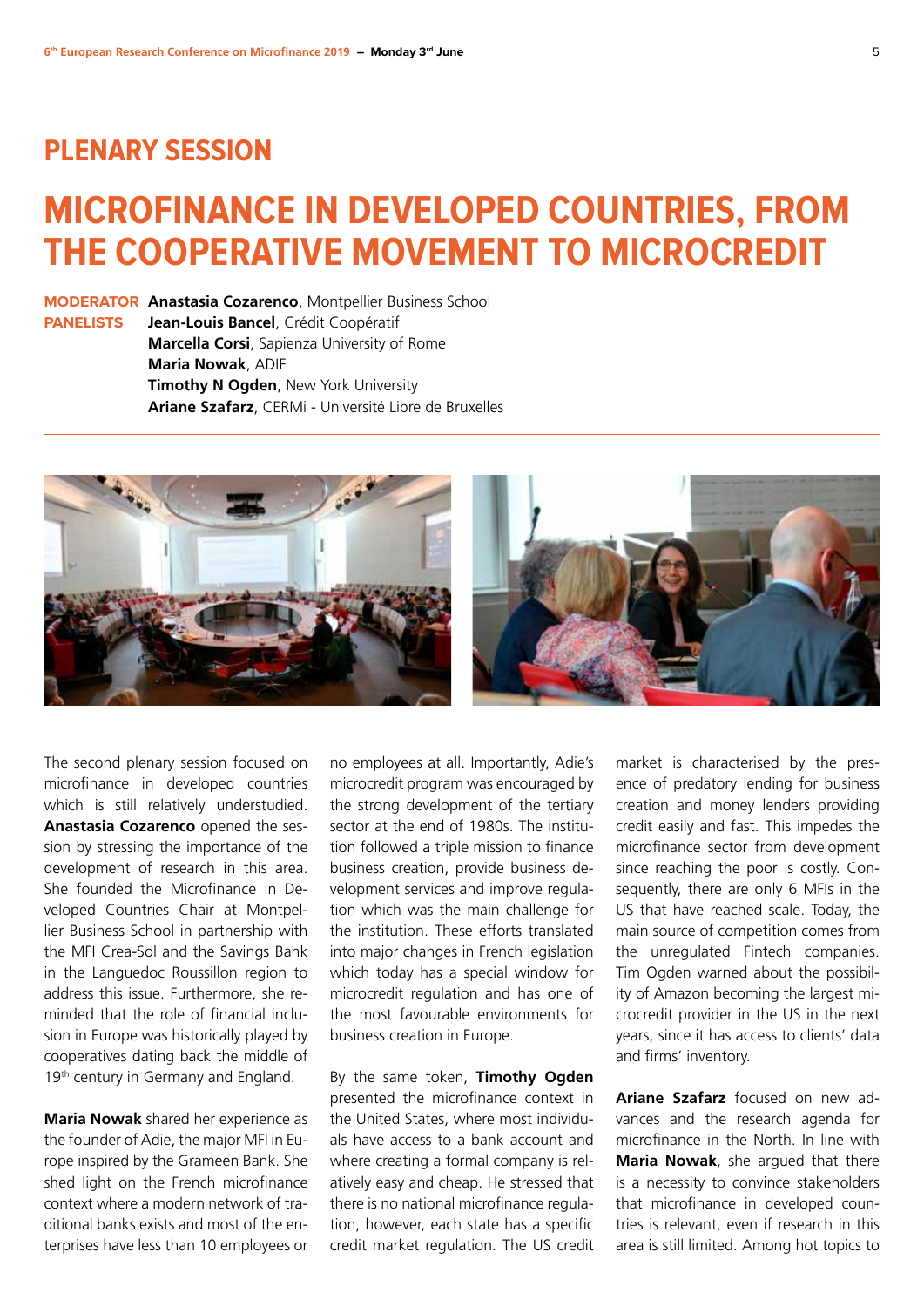





be addressed she stressed the puzzling co-existence of MFIs and other social lenders, partnerships between MFIs and banks, differences between developing and developed countries and optimal regulatory frameworks. Private versus public subsidisation is another thorny question that is directly linked to the existence of social welfare systems in developed countries together with formal impact evaluations. Finally, Ariane Szafarz concluded that microfinance in developed countries is a successful and growing industry.

**Marcella Corsi** provided an overview of the sector using European Microfinance Network data. She expressed concerns about increasing loan sizes and considerable growth of personal loans following the financial crisis. In terms of MFIs' mission, she shed light on an important gap between the targeted clients and the actual clients served by MFIs. Most MFIs claim to target women. Yet, only 39% of their active clients are women. On the contrary, around 10% of MFIs claim to target immigrants. Yet, 79% of their active borrowers are indeed immigrants. She concluded about the importance of considering the intersection of gender and ethnicity which is not possible with existing data. This is an important issue to be addressed by researchers and policymakers.

Last but not least, **Jean-Louis Bancel** gave insights about future development



of the sector in Europe and in the United States. First, he regretted that little attention was paid to microsavings and microinsurance. Nevertheless, he explained that high levels of financial inclusion and public safety nets might be at the origin of this lack of popularity. Furthermore, going back to the German cooperatives mentioned in the introduction of this session, he stressed the importance of deposits in creating trust between their members. Finally, he explained that microfinance works best in environments where MFIs and banks cooperate. MFIs spend costly resources to lend to the poor. The most successful microcredit clients are expected to become bank clients over time. Consequently, banks should contribute to the microfinance sector to compensate for the work done by MFIs. He concluded that microfinance should be acknowledged as part of the global financial system.

The session was closed with a presentation of the MFR Rating Data Platform project by Lucia Spaggiari.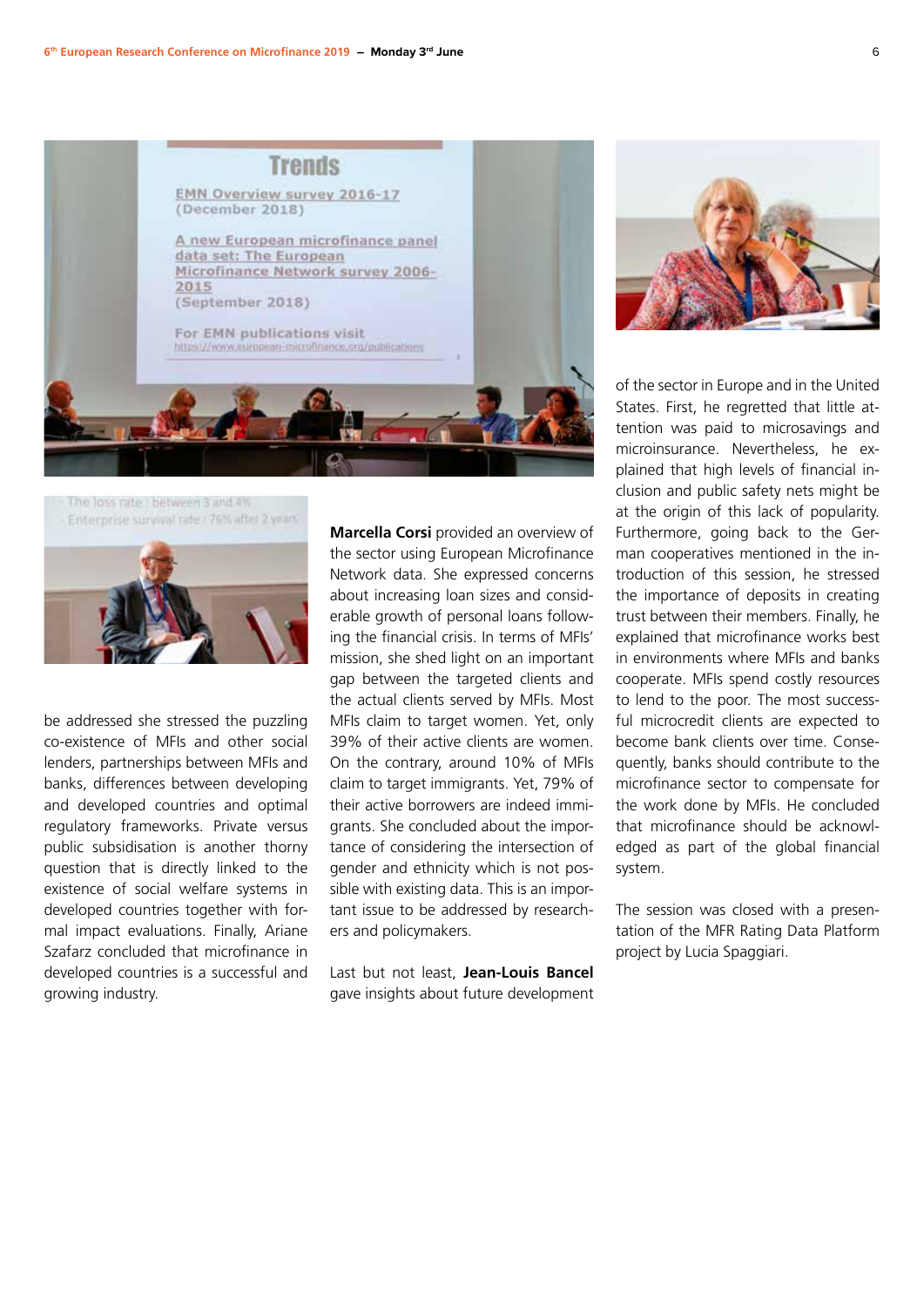#### TUESDAY, 4<sup>th</sup> JUNE

## **PLENARY SESSION: LOCAL AND RURAL DEVELOP-MENT THE ONGOING QUEST FOR INNOVATION**

**MODERATOR Patricia Richter**, International Labour Organisation **PANELISTS Johan Bastiaensen**, University of Antwerp **Claire Stoeckel**, SOS Faim Belgium **Supriya Garikipati**, University of Liverpool **Pierre Casal Ribeiro**, Université Paris Nanterre/Fondation Grameen Crédit Agricole



This session was moderated by Patricia Richter and through a skillful Q&A format between speakers and the audience, aimed to answer the following questions: What's the issue? What have we seen work? Which challenges remain? Where is innovation most needed? How will the microfinance ecosystem trigger necessary innovation in the future? We summarise below the main contribution of the speakers.

**Johan Bastiaensen** gave a general overview of the challenges that agricultural and rural microfinance are facing today, stressing the need to contextualise these issues in a global context of climate change that is particularly hostile to small-scale farmers and women. Unfortunately, the supply remains limited. deficient and "narcissistic", in the sense that it focuses more on its own survival. Apart from a few innovative exceptions (for instance SACCO's & Farmer Organizations/Value Chains initiatives), the microfinance supply is more passive 'demand-driven' rather than transformative



'demand-creating'. The design of specific financial tools and credit assessment adapted to rural and agricultural risks is still inadequate, with an excessive concentration of activities in a single crop or a specific region. Ultimately, the supply is still limited to short-term commercial credit, which reinforces more than it challenges the neoliberal trend of the destructuring of small farmers. Transformative impacts necessarily require a microfinance plus approach, with embedded non-financial services focused on value chain development. A microfinance plus 2.0 is very much needed in the face of current challenges, based on alliances (and assemblages) between various actors, socially embedded in local territories and landscape and being part of a broader process aiming at reshaping development pathways.

**Claire Stoeckel** illustrated one of the possible innovations through the case of the Fogal guarantee fund, which is an intermediary entity between beneficiaries (rural MFIs, producers' organisations) and financial institutions. The guarantee fund is a deposit in a financial institution with a multiplier effect of 2.12. The success of this guarantee fund is based on several key factors: risk sharing (which mainstream microfinance often tends to forget), the involvement of major financial actors, improved access to finance for a large number of organ-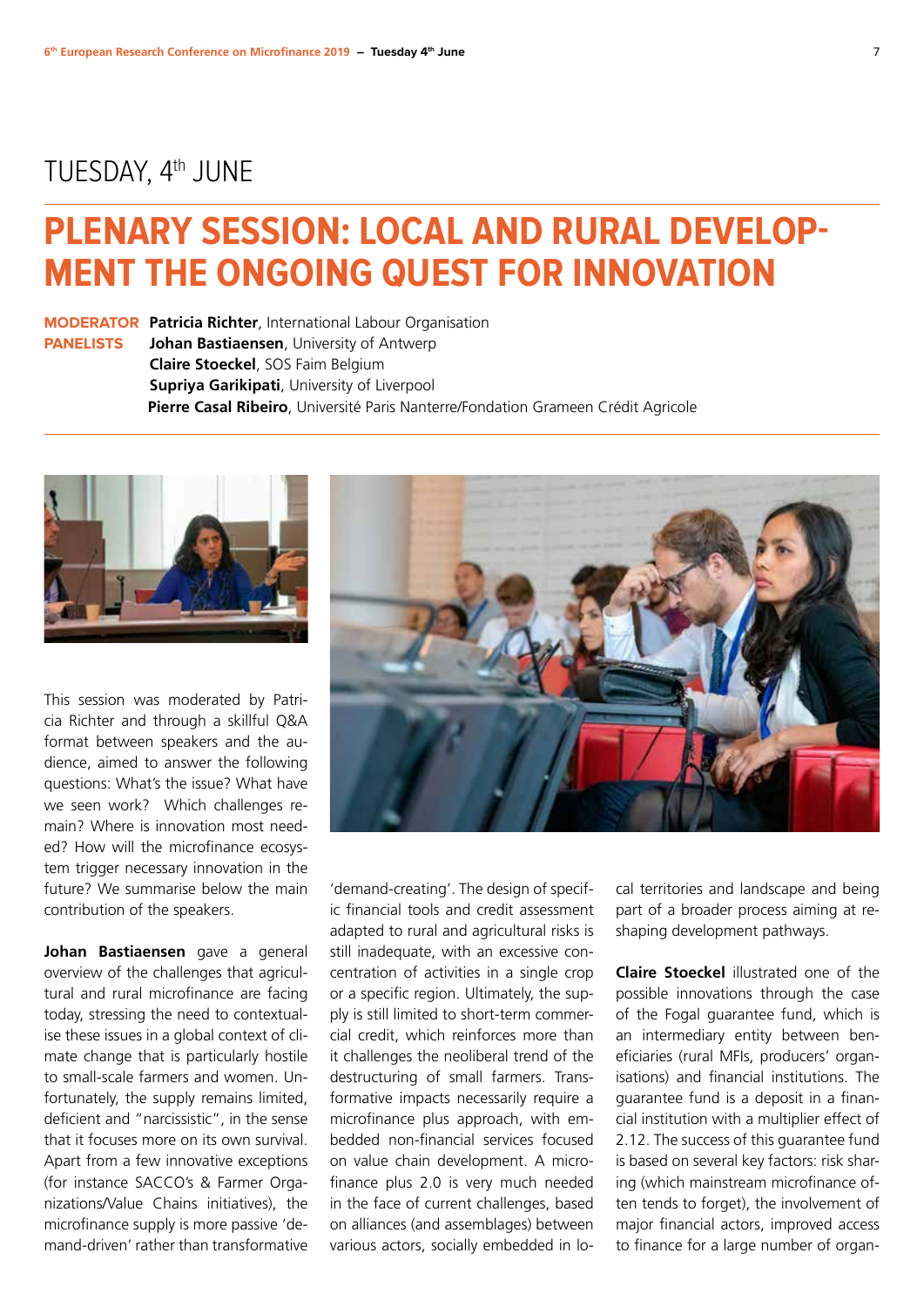



isations (more than 100 in 15 years), a reduction in information asymmetry that allows for better financial conditions, participatory governance that involves local organizations, a progressive recognition of Fogal's expertise and finally a profitability made possible by the diversification of financial products. Key challenges for the future include attracting more funders, improving regulation and pursuing innovations to reach smaller segments (beyond export value chains), improving the reduction of information asymmetries, strengthening the financial capacity of producers' organisations and designing "greener" finance for farming activities.

**Supriya Garikipati** focused on gender issues, firstly by providing a general overview of the state of the art and highlighting the contrasting effects of microfinance on gender inequality, and

secondly by focusing on the case of India. Microfinance seems to work for some women, but not all, and loan use matters, since few use it to enhance their own livelihoods (~20%). Collective strategies are promising, both economically and socially, and lead to visible social externalities (unexpected benefits) both within and outside the household, even at structural levels, but again, they are not adapted to all women. A number of key challenges remain to overcome both the "individual" centric conceptualisation of empowerment and the blatant disinterest of financial institutions in livelihoods, in favour of purely financial indicators.

Regarding insurance for agriculture, **Pierre Casal Ribeiro** presented the advances and limitations of agricultural insurance. In theory, agricultural insurance protects or even increases farmers'

income, improves access to credit, protects farmers' investments and enables access to improved technology. Recent impact studies show positive impacts (like in Ghana, Tamil Nadu or China). In practice however, several challenges remain. First, insurance remains expensive; it increases the cost of credit and is hard to sell. Insurance offers incomplete protection (market risks, personal risks) and is sometimes even unable to cover basic risks. It should be reminded that European and North American agricultural insurance rely extensively on public subsidies: one may wonder this is replicable in developing and emerging economies. While most research so far has focused on the technical aspect, new research is needed on the business model of agricultural insurance (innovative distribution approaches and bundling insurance with other services to increase its value).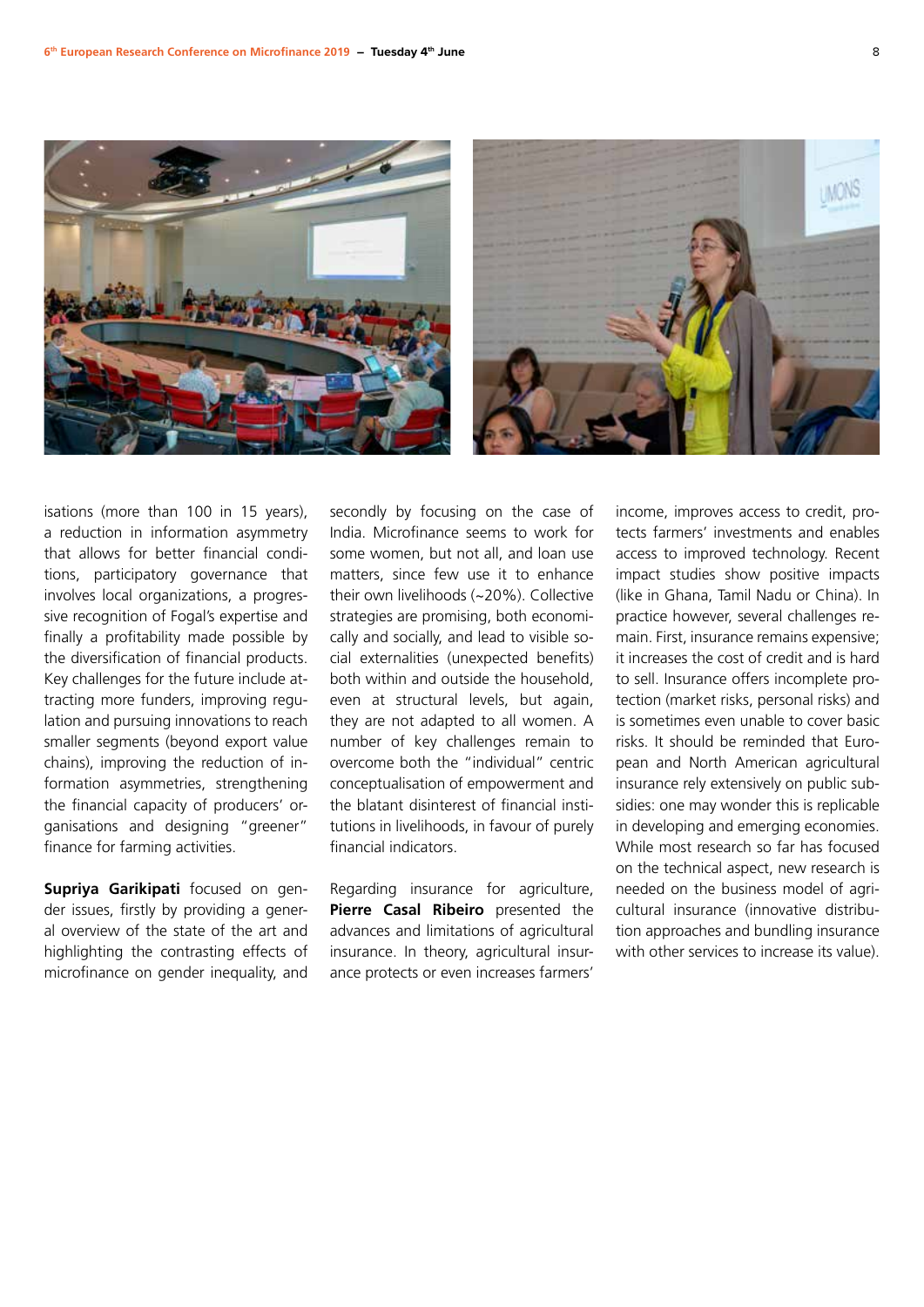### **PLENARY SESSION: PUBLIC AND SOCIAL POLICIES: MARKET INCLUSION, SOCIAL INCLUSION AND CITIZENSHIP**

**MODERATOR Marc Labie**, CERMi - Université de Mons **PANELISTS Olivier Edelman**, European Investment Bank **Marek Hudon**, CERMi - Université Libre de Bruxelles **Solène Morvant-Roux**, Université de Genève **Tara Nair**, Gujarat Institute of Development Research



**Tara Nair** introduced the session by recounting the history of Indian financial inclusion policies. In three decades, she considers that we have returned to the starting point. While the 1990-2000 decade was characterised by many innovations in favour of financial diversification and the revitalisation of territories (particularly rural areas), the current period is characterised by mainstreaming through banking activity and digital payments (the latter still in infancy). Seen from above, this formalisation allows for better regulation and control. But seen from below, it is mainly reflected in intense competition, irrational banking, a sharp increase in household debt, a disappearance of collective initiatives, and very little space for local innovations.

**Solène Morvant-Roux's presentation** looked at digital social payments as a new pathway to expedite the implementation of a broad financial inclusion agenda. This combination is supposed to induce a virtuous cycle where, on the one hand, G2P transfers are viewed as efficient instruments for fostering financial inclusion, and on the other, the expansion of financial inclusion through digital-transfer-channels further facilitates the payment process and potential impacts of government cash transfer. The main take-away of the research conducted on Mexico is that it is not a straightforward process and research shows that implementation is much more complex, leads to confusion (what



is a grant or credit, who gives what), unexpected charges and costs (subsidies used to repay credits). Ultimately, what is at stake behind digitisation of G2Ps, i.e. the promotion of a cash-less economy, requires public debates about what can be achieved and what cannot be achieved through digital finance.

**Olivier Edelman** presented how the European Investment Bank (EIB) intervenes in the microfinance sector to support access to finance for micro-enterprises. More particularly, he emphasised how the EIB adapted its strategy and product offer to address MFIs financing needs, also in consideration of their size and particular focus. He finally presented some potential challenges for the future development of the microfinance sector (e.g. its regulation or the impact of financial technology).

**Marek Hudon** addressed the various sources of financing of microfinance institutions. He highlighted the positive relationship between government subsidies and social performance and the potential of new sources of funding such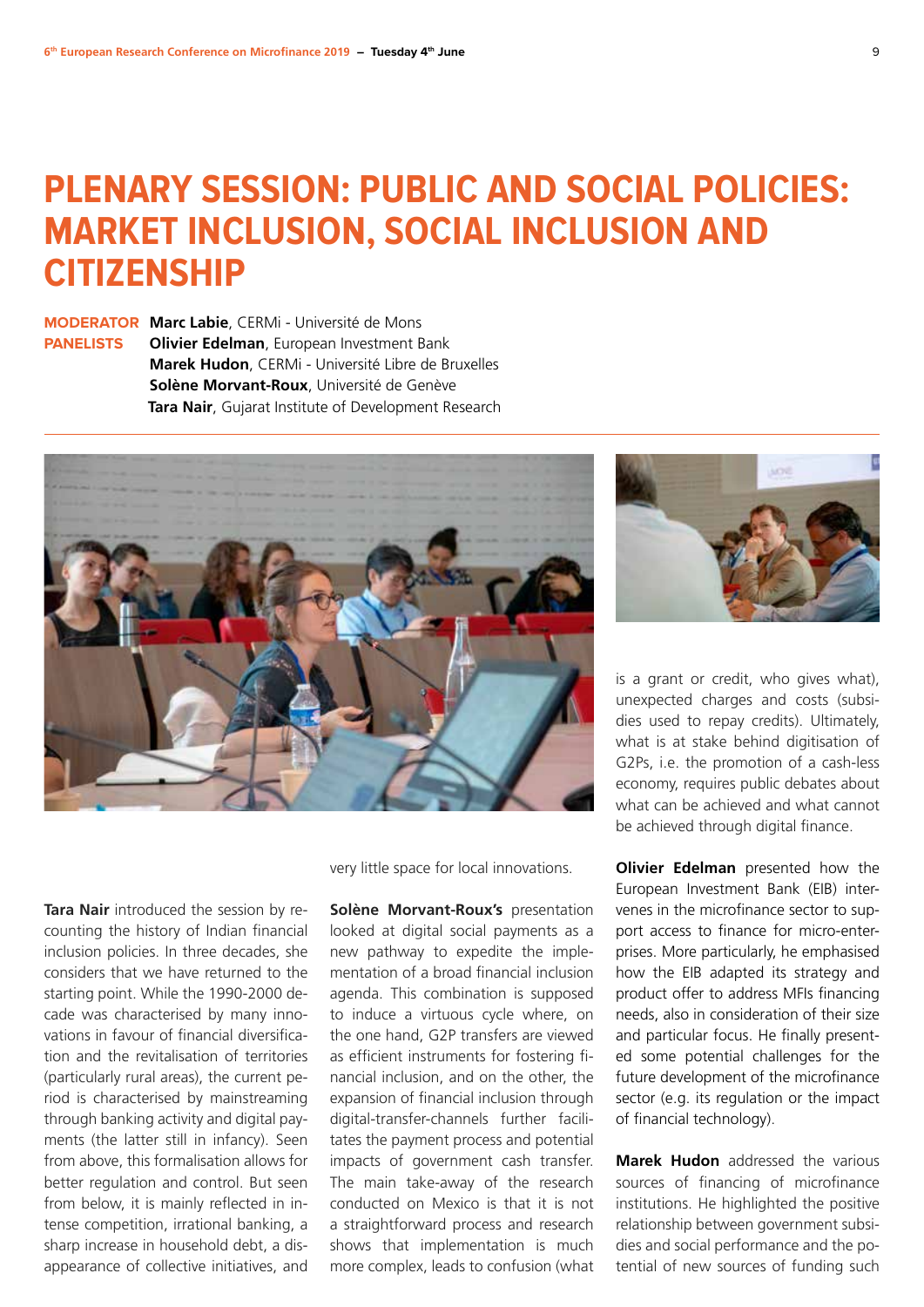







as social crowdfunding or new impact investment funds.

To conclude the session, **Marc Labie** recalled the key role of public policies in regulation and supervision, investment and subsidies, and the need to constantly question the meaning of the tools and methods used, making greater use of sociology and political economy. He also invited all stakeholders, starting with researchers, to keep in mind the

history of microfinance, the mistakes that have already been made and that should be lessons for the future. The microfinance industry already has a history that should not be forgotten.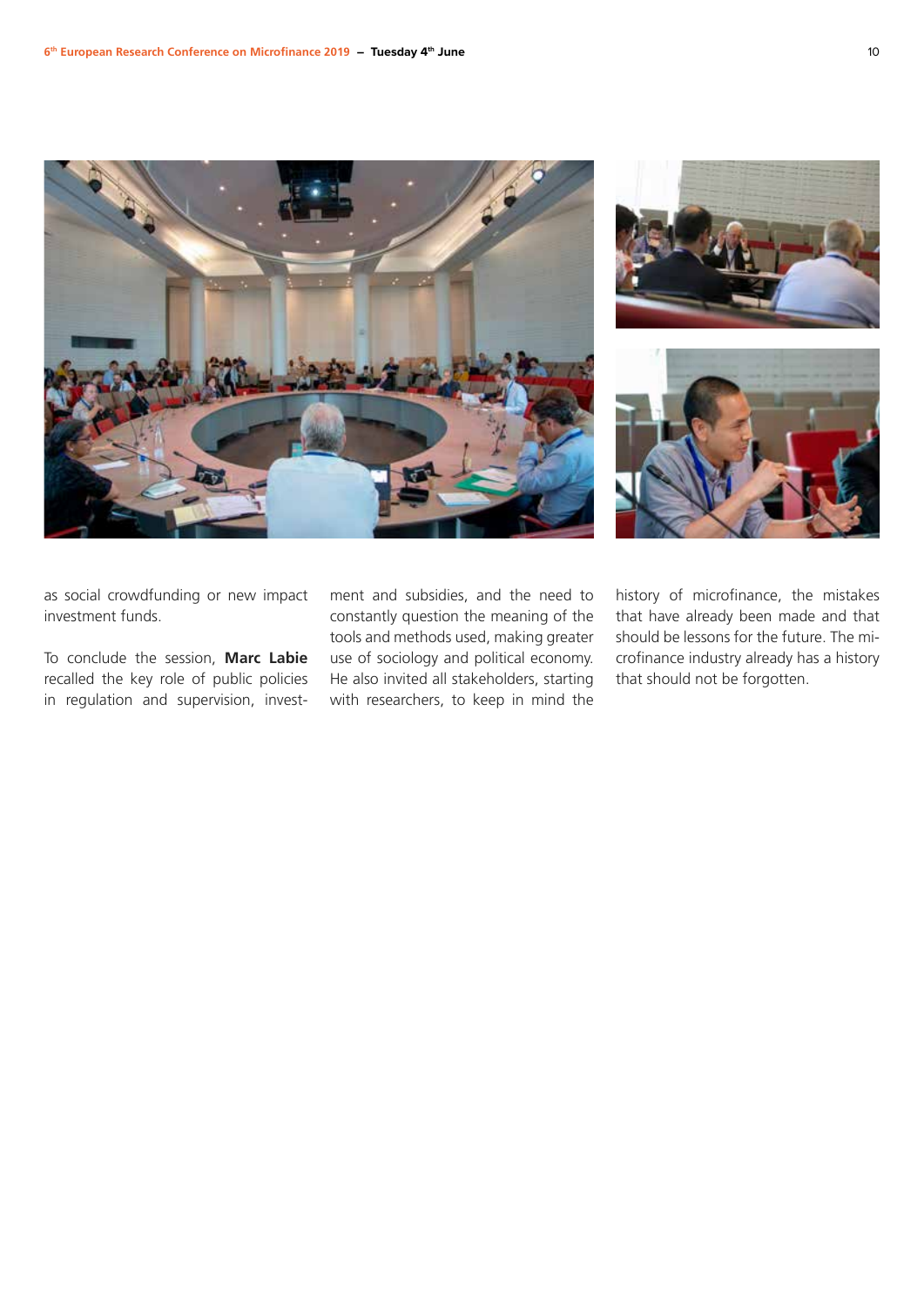#### WEDNESDAY, 5<sup>th</sup> JUNE

### **PLENARY SESSION: MICROFINANCE: WHAT NEXT?**

**MODERATORS Isabelle Guérin**, Institut de Recherche pour le Développement and

**Philippe Guichandut**, Fondation Grameen Crédit Agricole

**PANELISTS Cécile Lapenu**, Cerise Microfinance **Roy Mersland**, University of Agder **Niels Hermès**, University of Groningen **Marc Labie**, Université de Mons **Jonathan Morduch**, New York University **Vong Pheakyny**, AMK



This last session was an interactive format with the audience and the speakers, and questioned both the past evolution of the sector, the main current challenges and how to respond to them. The discussion began with an audience poll. The results highlighted the progress made in financial inclusion but also the increase in over-indebtedness, the challenges of digital finance and regulation, and finally the need to strengthen client protection and regulation.

Speakers also highlighted the progress in financial inclusion, but also the risks of having oversold microfinance, forgetting some of the basics such as clients' centricity, excessive competition between MFIs in some markets (Cambodia, among others) and challenges in lowering costs and maintaining client loyalty. They discussed the lessons learned from the crises - the strongest institutions have survived - but also the lessons not learned: regulation is still too often inadequate, over-indebtedness remains a real problem that will not be solved solely with financial education. The use of microcredit for consumption has been debated, sometimes seen as a diversion that deserves more screening, sometimes seen as a success - respecting the freedom of customers - but only if the repayment capacities are well con-



trolled. With regards the entry of new players and the shift to financial inclusion, speakers highlighted the progress of this transformation. This may suggest a more demand-driven approach and better complementarity between different financial players. However social objectives need to be embedded in the DNA of financial service providers and the promises of cost reduction need to be fulfilled. Our hope is that the "old" players will be a source of inspiration and that new players learn from the past experience of the microfinance sector. The key role of governance and linkage with the macroeconomic environment was also highlighted. The critical vision of research was also underlined, as a necessity to ensure that microfinance keeps its original mission.

The discussion with the audience focused on the perverse effects of the large-scale commercialisation of the industry, the major difficulties encountered by small actors in promoting so-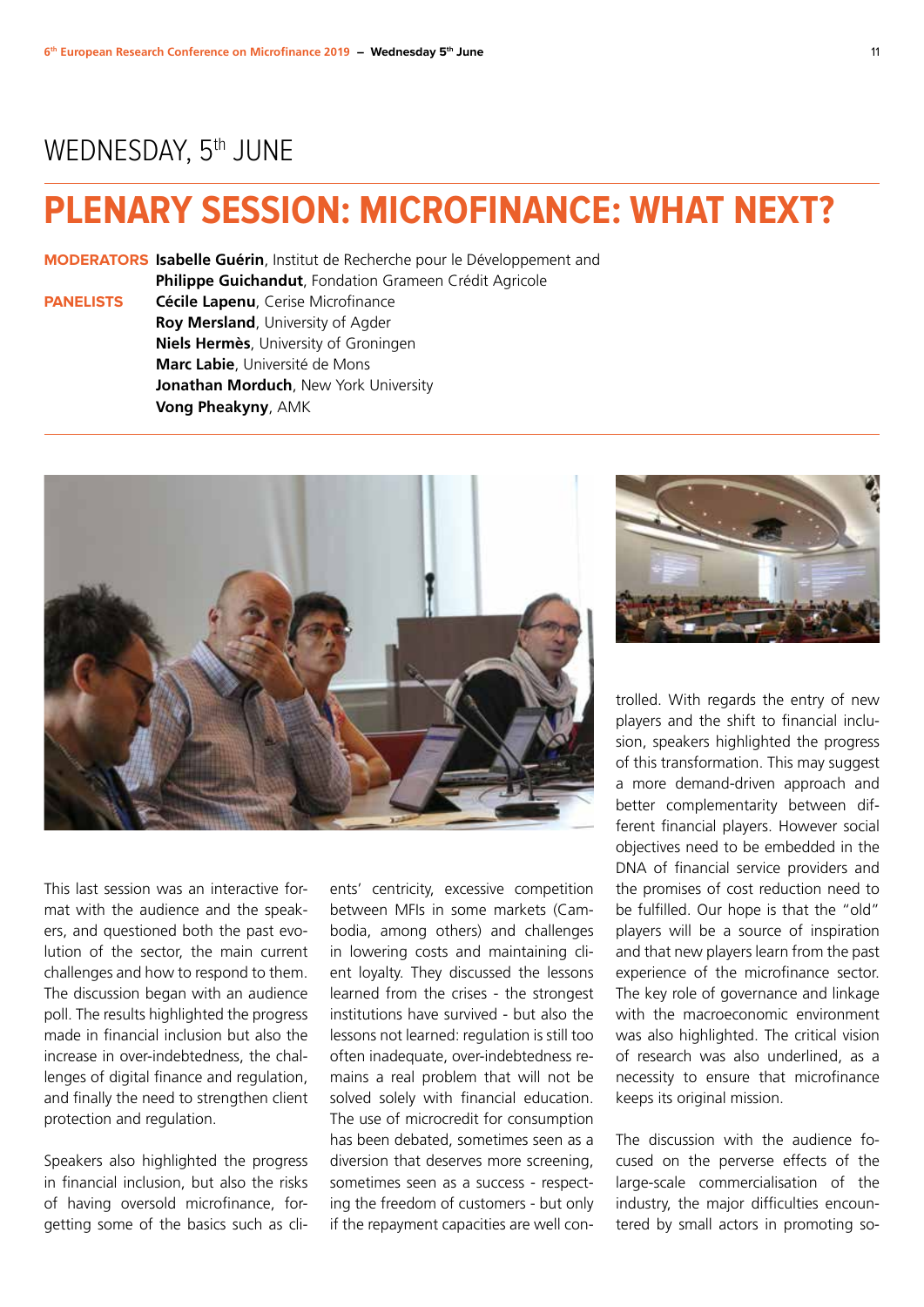

cial innovation, the loss of meaning that threatens part of the industry, the reluctance of many investors to take risks (particularly on the African continent) and the new challenges posed by the issue of climate change.

**To close the event**, Isabelle Guérin thanked all the people and partner institutions without whom this event could not have taken place. She also thanked Cermi's colleagues, not only for hav-

ing initiated this biannual meeting ten years ago, but for having instilled an open spirit allowing different actors, but also different approaches, to come together to debate and discuss. She also added a few words on the future of research. While the microfinance industry is sometimes accused of being narcissistic, concerned only with its own survival, the research community also suffers from narcissism: faced with the immense challenges that microfinance still faces today, and will continue to face since the environment requires a constant capacity for adaptation, she encouraged the research community to take more risk, to favour studies that are really useful for the sector (and not only for publication), and this implies approaches that are more multidisciplinary, rooted in ground realities, and built with practitioners.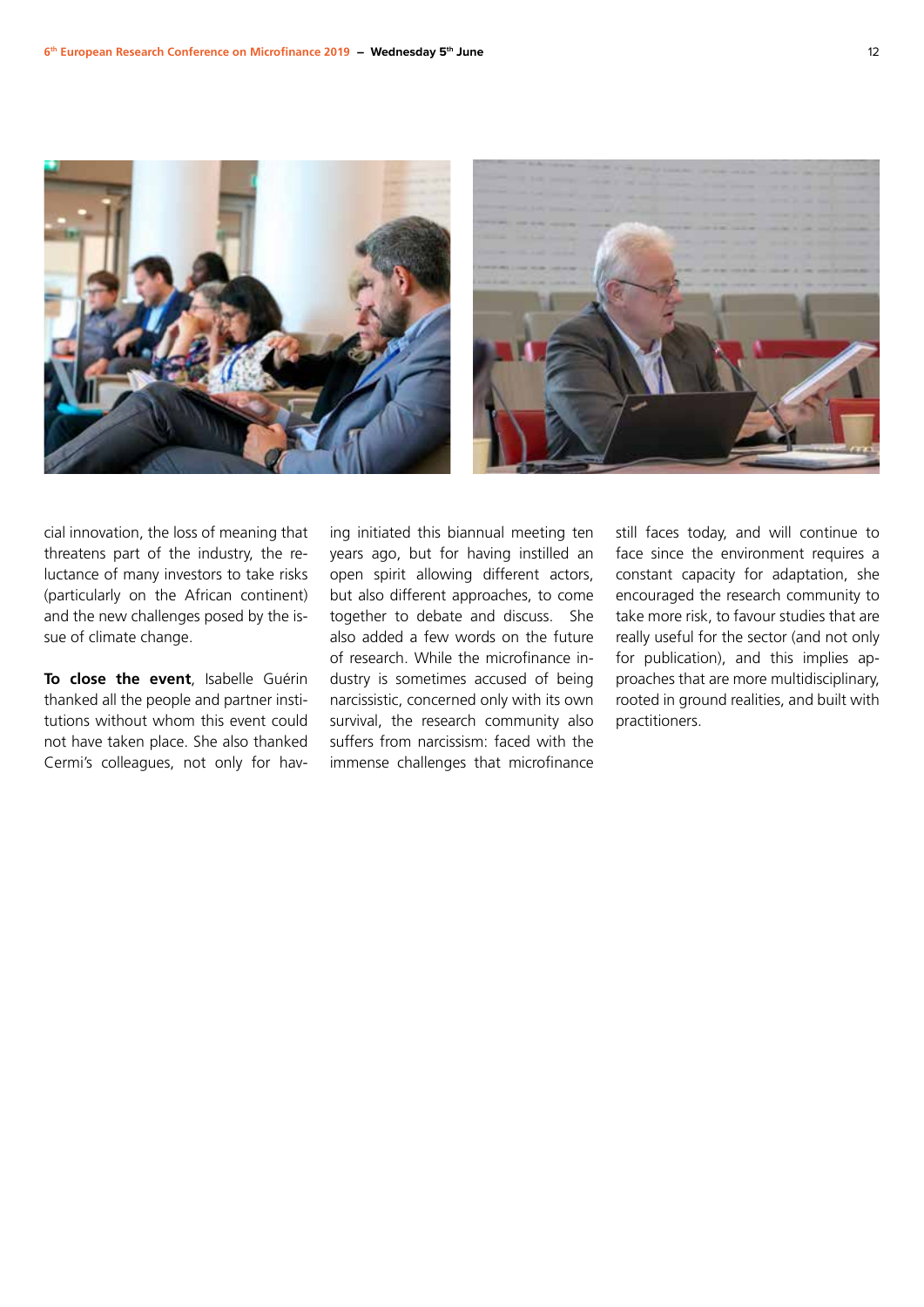## **PARALLEL SESSIONS**







Following the opening panel, two parallel sessions allowed for the presentation of 34 research papers distributed by five streams. The topics of these first day sessions included:

- Financialisation
- Impact evaluation and methods. What have we / can we learn from microfinance impact evaluation studies?
- Fintech & Digital Microfinance
- Overindebtedness and predatory lending
- The social and cultural embeddedness of microfinance
- Financial Inclusion in North
- Gender
- Governance and capital structure
- Measuring financial inclusion
- Product design

The second day parallel sessions included 38 different research papers on the following topics:

- Green microfinance
- Impact evaluation and methods. Does microfinance contribute to financial inclusion/foster entrepreneurship?
- Impact investing
- Microcredit crises, portfolio deterioration and financial stability
- Rural microfinance
- Social performance assessment
- Financial Inclusion in North
- Financial performance and efficiency
- MFIs and Banks
- Product diversification: savings
- Social Entrepreneurship and solidarity economy

The final day started with the last parallel session with 13 further paper presentations

- Credit Officers and Human Resources Management
- Impact evaluation and methods. Does microfinance contribute to financial inclusion/foster entrepreneurship?
- Microfinance and financial inclusion: where do we stand
- Reaching the Double Bottom Line
- Product diversification: insurance and remittances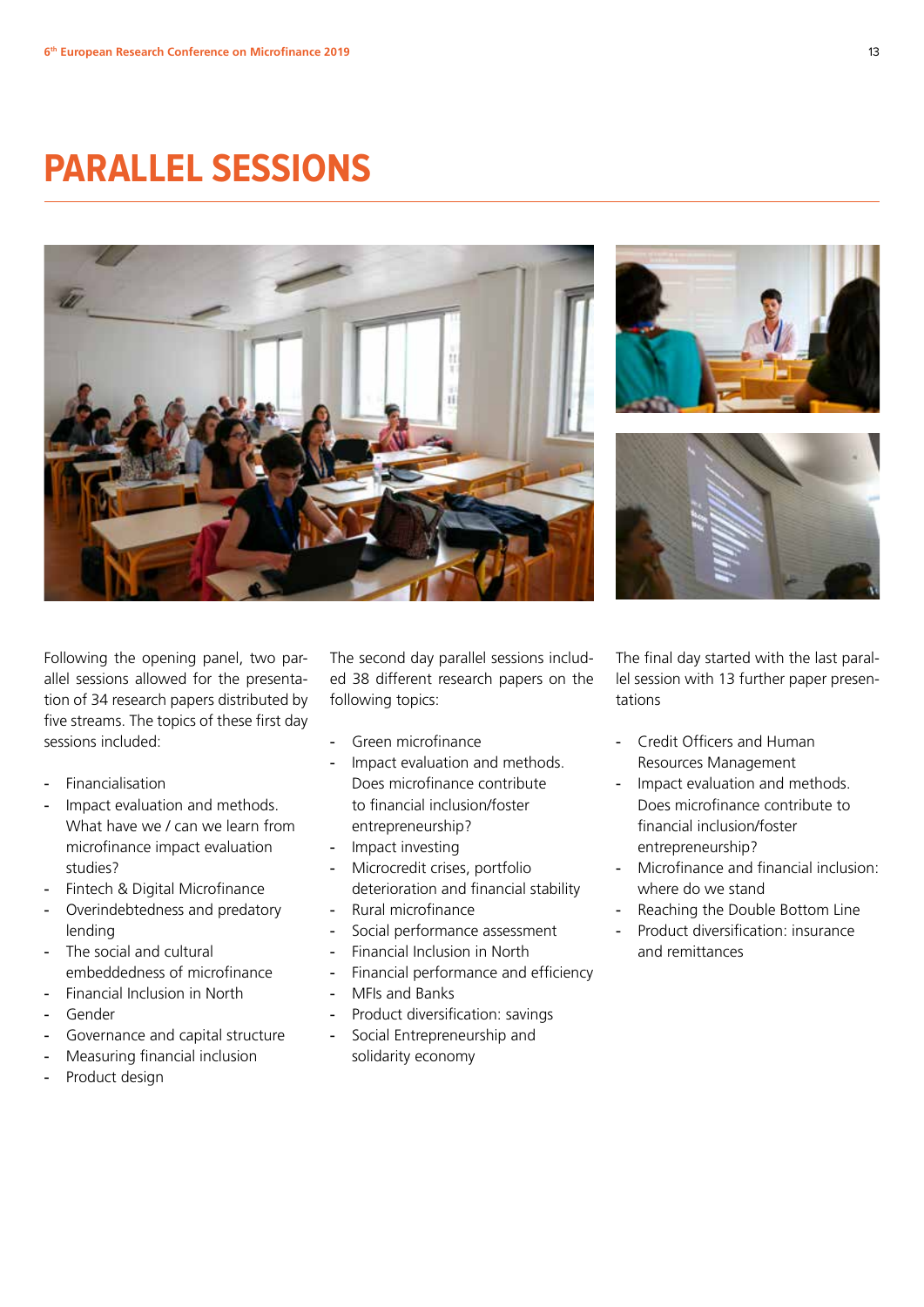### **BEST PHD PAPER AWARD**



For the second time in the history of the European Research Conference on Microfinance, an award was provided to the best PhD papers presented at the conference. The winners of the first and second places, as adjudicated by the conference Scientific Committee, were announced as follows:

The **first place** was awarded to **Jonathan Fu**, University of Zürich, Department of Banking and Finance for his paper "Preparing fertile ground: How does the business environment affect outcomes from microfinance?", co-authored with Annette Krauss, University of Zürich, Department of Banking and Finance.

**Elena Reboul**, IRD-Cessma, French Institute of Pondicherry, received the **second place** award with her paper "The gender of debt and the financialisation of development. Insights from rural southern India" co-authored with Isabelle Guérin, IRD-Cessma, French Institute of Pondicherry and Christophe Jalil Nordman (French Institute of Pondicherry, IRD-DIAL).

The winners received  $\epsilon$  1.000 and  $\epsilon$  500, respectively and were invited to present their work at European Microfinance Week taking place  $20<sup>th</sup> - 22<sup>nd</sup>$ November 2019 in Luxembourg.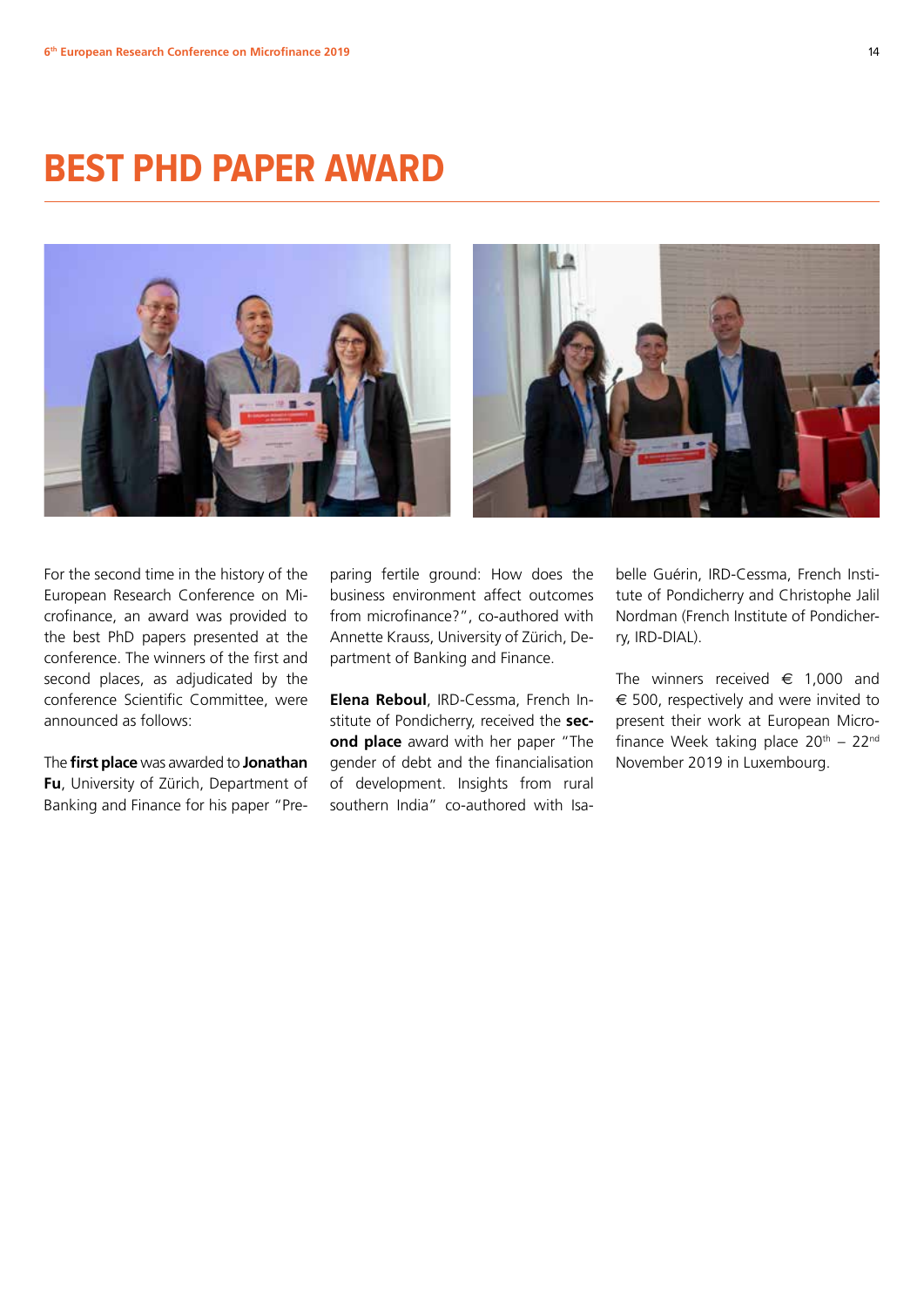## **SOCIAL EVENTS**



The conference highlights also included the social event held on Tuesday, June 4<sup>th</sup>, evening where delegates had a chance to take time to meet old and new colleagues, during a cocktail dinner cruise on the Seine around the most beautiful monuments of Paris.

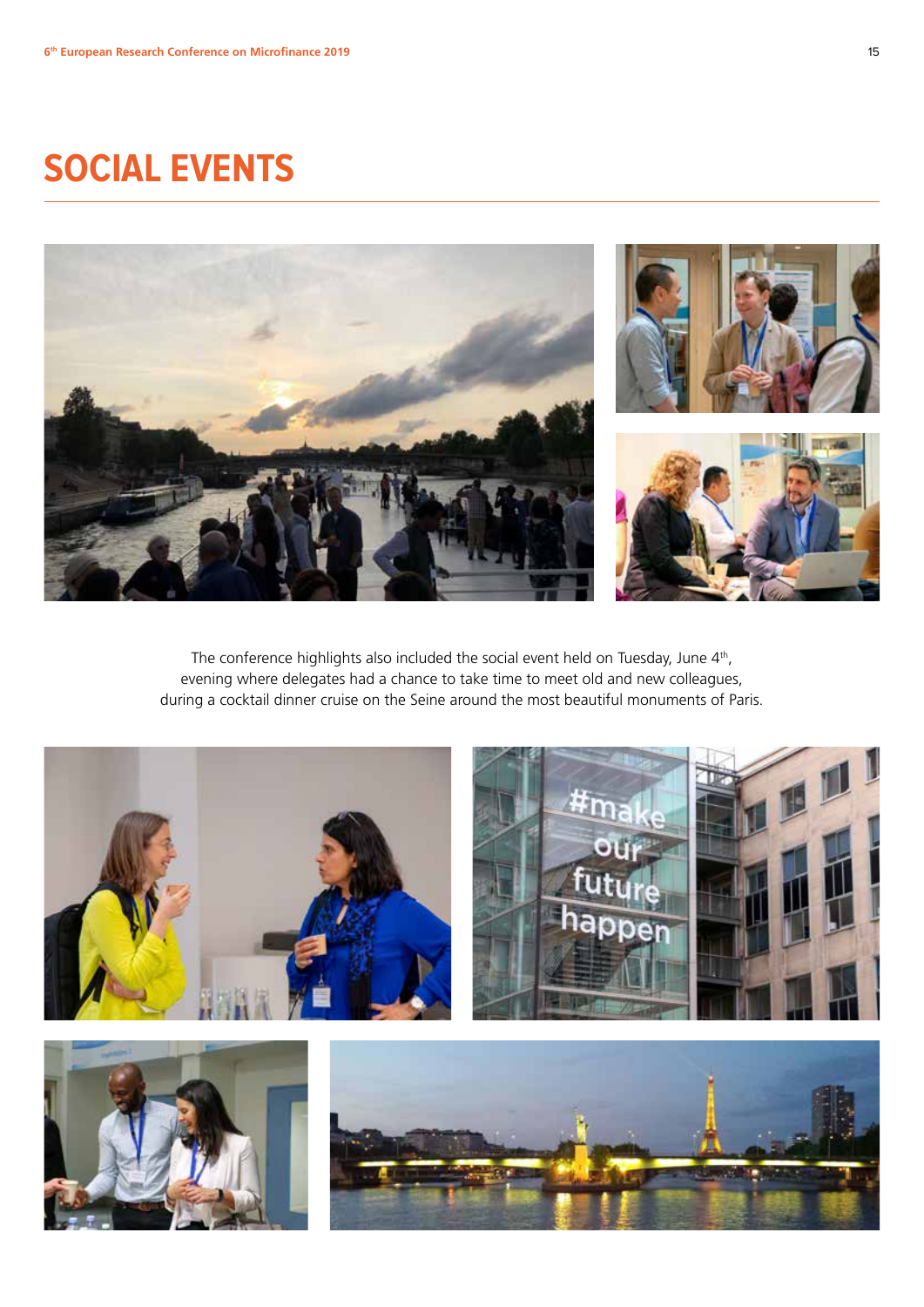#### **OVERVIEW OF CONFERENCE PROGRAM**

#### DAY 1 - MONDAY, 3rd JUNE 2019

| 9:45-10:00  | <b>Welcome address from Paris Dauphine</b>     |  |
|-------------|------------------------------------------------|--|
|             | University and the co-organisers               |  |
|             | of the conference                              |  |
| 10:00-11:30 | <b>Plenary Session: The Promise of Digital</b> |  |
|             | <b>Finance</b>                                 |  |
|             | <b>Moderators: Arvind Ashta, Burgundy</b>      |  |
|             | School of Business) and Baptiste Venet,        |  |
|             | Université Paris Dauphine).                    |  |
|             | Panelists: Maria Elisa Balen, Universidad      |  |
|             | Nacional de Colombia; Susan Johnson,           |  |
|             | University of Bath; Jonathan Morduch,          |  |
|             | New York University; Matthew Soursourian,      |  |
|             | the Consultative Group to Assist the Poor      |  |
|             | (CGAP).                                        |  |
| 11:30-11:45 | Coffee Break                                   |  |
| 11:45-13:30 | <b>Parallel sessions 1</b>                     |  |
| 13:30-14:30 | Lunch                                          |  |
| 14:30-16:15 | <b>Parallel sessions 2</b>                     |  |
| 16:15-16:30 | Coffee Break                                   |  |
| 16:30-18:15 | <b>Plenary Session: Microfinance in</b>        |  |
|             | Developed Countries, from the                  |  |
|             | <b>Cooperative Movement to Microcredit</b>     |  |
|             | <b>Moderator: Anastasia Cozarenco,</b>         |  |
|             | Montpellier Business School.                   |  |
|             | Panelists: Jean-Louis Bancel, Crédit           |  |
|             | Coopératif; Marcella Corsi, Sapienza           |  |
|             | University of Rome; Maria Nowak, ADIE;         |  |
|             | Timothy N Ogden, New York University;          |  |
|             | Ariane Szafarz, CERMi - Université Libre       |  |
|             | de Bruxelles).                                 |  |
| 18:15-19:15 | Presentation of MFR Data Platform project      |  |

#### DAY 2 - TUESDAY, 4<sup>th</sup> JUNE 2019

| 9:30-11:00 | <b>Plenary Session: Local and Rural</b>           |
|------------|---------------------------------------------------|
|            | <b>Development: The Ongoing Quest</b>             |
|            | for Innovation                                    |
|            | <b>Moderator: Patricia Richter, International</b> |
|            | Labour Organisation                               |

 **Panelists: Johan Bastiaensen**, University of Antwerp; **Claire Stoeckel**, SOS Faim Belgium; **Supriya Garikipati**, University of Liverpool; **Pierre Casal Ribeiro**, Université Paris Nanterre/Fondation Grameen Crédit Agricole.

| 11:00-11:15 | Coffee Break                                |
|-------------|---------------------------------------------|
| 11:15-13:00 | <b>Parallel sessions 3</b>                  |
| 13:00-14:00 | Lunch                                       |
| 14:00-15:30 | <b>Plenary Session: Public and social</b>   |
|             | policies: market inclusion, social          |
|             | inclusion and citizenship.                  |
|             | <b>Moderator: Marc Labie</b> , CERMi -      |
|             | Université de Mons                          |
|             | Panelists: Olivier Edelman, European        |
|             | Investment Bank; Marek Hudon, CERMi -       |
|             | Université Libre de Bruxelles ; Solène      |
|             | Morvant-Roux, Université de Genève ;        |
|             | Tara Nair, Gujarat Institute of Development |
|             | Research.                                   |
| 15:30-15:45 | <b>Best PhD Paper Award Ceremony</b>        |
| 15:45-16:00 | Coffee Break                                |
| 16:00-17:45 | <b>Parallel sessions 4</b>                  |
| 19:00-23:00 | Gala Diner                                  |

#### DAY 3 - WEDNESDAY, 5<sup>th</sup> JUNE 2019

| 9:00-10:45  | <b>Parallel Sessions 5</b>                      |  |
|-------------|-------------------------------------------------|--|
| 10:45-11:00 | Coffee Break                                    |  |
| 11:00-11:30 | Presentation and review of the                  |  |
|             | book Research Agenda for Financial              |  |
|             | <b>Inclusion and Microfinance edited by</b>     |  |
|             | Marek Hudon, CERMi - Université Libre           |  |
|             | de Bruxelles; Marc Labie, CERMi -               |  |
|             | Université de Mons) and Ariane Szafarz,         |  |
|             | CERMi - Université Libre de Bruxelles.          |  |
|             | Panelists: Marc Labie, CERMi - Université       |  |
|             | de Mons and Daniel Rozas, e-MFP                 |  |
| 11:30-13:15 | <b>Plenary session 5: Microfinance:</b>         |  |
|             | <b>What Next?</b>                               |  |
|             | <b>Moderators: Isabelle Guérin, Institut de</b> |  |
|             | Recherche pour le Développement and             |  |
|             | Philippe Guichandut, Fondation Grameen          |  |
|             | Crédit Agricole                                 |  |
|             | <b>Panelists: Niels Hermes, University</b>      |  |
|             | of Groningen; Cécile Lapenu, CERISE;            |  |
|             | Roy Mersland, University of Agder;              |  |
|             | <b>Jonathan Morduch</b> , New York University;  |  |
|             | Vong Pheakyny, AMK Cambodia.                    |  |
| 13:15-13:30 | <b>Conference Close</b>                         |  |
| 13:30-14:30 | Closing cocktail                                |  |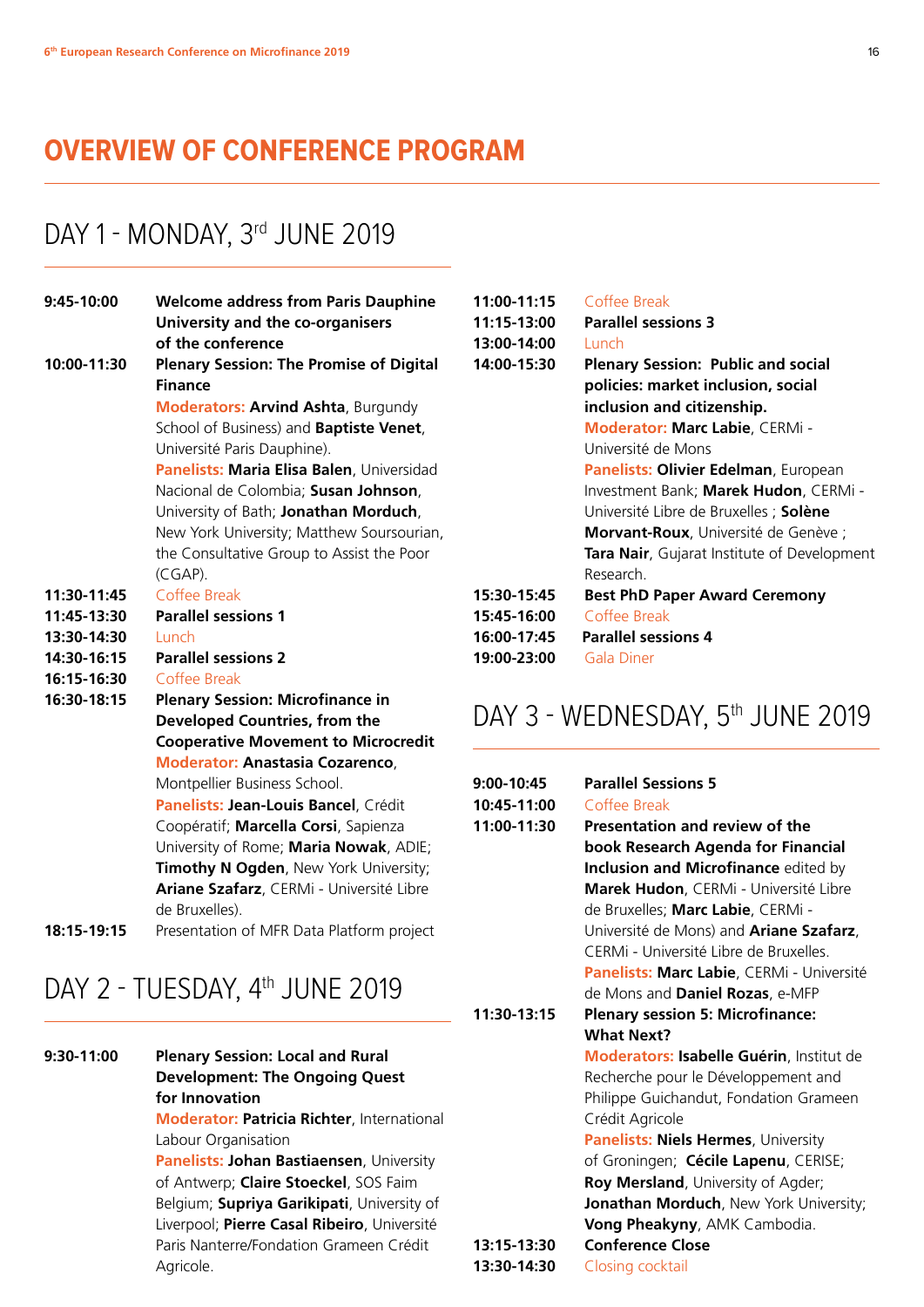#### **LIST OF PARTICIPANTS**

| <b>Name</b>                | <b>Affiliation</b>                                                         | <b>Country</b> |
|----------------------------|----------------------------------------------------------------------------|----------------|
| Abularach Yessica          | José Fernández-Serano                                                      | Spain          |
| Afonso Joana               | University of Portsmouth                                                   | <b>UK</b>      |
| Ahmad Syedah               | University of Groningen                                                    | Netherlands    |
| Alimukhamedova Nargiza     | Westminister International University in Tashkent                          | Uzbekistan     |
| Andersson Kjetil           |                                                                            |                |
| Ashta Arvind               | University of Agder<br><b>Burgundy School of Business</b>                  | Norway         |
|                            |                                                                            | France         |
| Augsburg Britta            | Institute for Fiscal Studies                                               | UK             |
| Balen Maria Elisa          | Universidad Nacional de Colombia                                           | Colombia       |
| <b>Bancel Jean-Louis</b>   | Crédit Coopératif                                                          | France         |
| Banto Jean Michel          | Université Evry Val D'Essonne                                              | France         |
| Baptista Luis              | EIB Institute                                                              | Luxembourg     |
| Bastiaensen Johan          | University of Antwerp                                                      | Belgium        |
| <b>Bauwin Mathilde</b>     | ADA Microfinance                                                           | Luxembourg     |
| Beacco Jean-Michel         | Institut Louis Bachelier                                                   | France         |
| <b>Bedecarrats Florent</b> | <b>AFD</b>                                                                 | France         |
| Bellazzecca Enrico         | Yunus Centre for Social Business and Health, Glasgow Caledonian University | <b>UK</b>      |
| Berguiga Imène             | University Paris Est Créteil and IHEC, University of Sousse                | Tunisia        |
| Biosca Olga                | Yunus Centre for Social Business and Health, Glasgow Caledonian University | UK             |
| Bouasria Mohamedou         | Université Bourgogne Franche-comté                                         | France         |
| Bouchat Julie              | Inclusive Finance Network Luxembourg (InFiNe)                              | Luxembourg     |
| <b>Bunsit Thanawit</b>     | Faculty of Economics and Business Administration, Songkhla                 | Thailand       |
| Cagla Diner Eken           | Kadir Has Universitesi                                                     | Turkey         |
| Casal Pierre               | Université Paris Nanterre/Fondation Grameen Crédit Agricole                | France         |
| Castellani Davide          | Università degli studi di Bergamo                                          | Italy          |
| Cavaliere Gemma            | European Microfinance Platform (e-MFP)                                     | Luxembourg     |
| Chidambaranathan Mani      | Tata Institute of Social Science                                           | India          |
| Corsi Marcella             | Sapienza Uiversity of Rome                                                 | Italy          |
| Cozarenco Anastasia        | Montpellier Business School                                                | France         |
| Crucifix Clément           | University of Antwerp                                                      | Belgium        |
| Dalla Pellegrina Lucia     | Università degli Studi di Milano-Bicocca                                   | Italy          |
| De Paula Coelho Francisco  | EIB Institute                                                              | Luxembourg     |
| De Vicq de Cumptich Amaury | Utrecht University                                                         | Netherlands    |
| Decoux Jean                | <b>ALDEFI</b>                                                              | France         |
| D'Espallier Bert           | Katholieke Universiteit Leuven                                             | Belgium        |
| Dewi Tsany Ratna           | University of Luxembourg                                                   | Luxembourg     |
| Dhib Nahla                 | Dieudonnee mathematical laboratory                                         | France         |
| Di Maio Giorgio            | Università degli Studi di Milano-Bicocc                                    | Italy          |
| Dorfleitner Gregor         | Universität Regensburg/CERMi                                               | Germany        |
| Edelman Olivier            | EIB Institute                                                              | Luxembourg     |
| Eliofotou Polyvios         | Secretariat of the European Fiscal Board                                   | Belgium        |
| Erice Gabriela             | European Microfinance Platform (e-MFP)                                     | Luxembourg     |
| Fareed Fozan               | Université Paris-Est Créteil Val-de-Marne                                  | France         |
| Fenya Chen                 | University of Padova                                                       | Italy          |
|                            |                                                                            |                |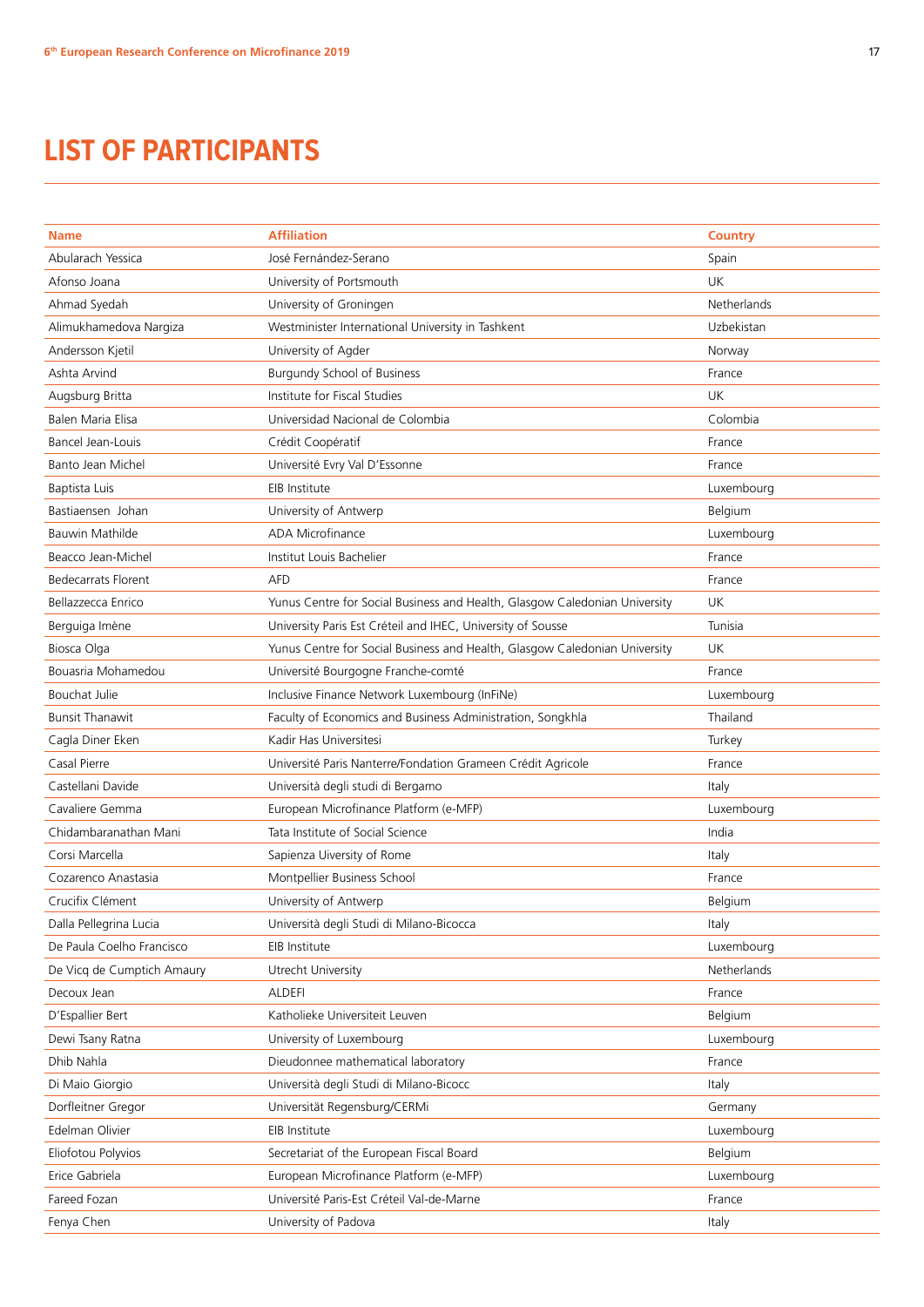| <b>Affiliation</b><br><b>Country</b><br><b>Name</b><br>Fu Jonathan<br>University of Zürich<br>Switzerland<br>University of Groningen<br>Netherlands<br>Garcia Adriana<br>University of Liverpool<br>UK<br>Garikipati Supriya<br>Ghalib Asad<br>Liverpool hope university<br>UK<br>Ghosh Chandralekha<br>West Bengal State University<br>India<br>Godfroid Cécile<br>University of Mons/CERMi<br>Belgium<br>FGV- São Paulo<br>Gonzalez Lauro<br><b>Brazil</b><br>Grigoryan Aleksandr<br>American University of Armenia<br>Armenia<br>Guérin Isabelle<br><b>IRD</b><br>France<br>Tata Institute of Social Sciences<br>Guha Samapti<br>India<br>Guichandut Philippe<br>Fodation Grameen Crédit Agricole<br>France<br>Universidad de Zaragoza<br>Gutiérrez-nieto Begoña<br>Spain<br>Gvetadze Salome<br>Luxembourg<br>EIB Institute<br><b>USA</b><br>Hartarska Valentina<br>Auburn University<br><b>Hermes Niels</b><br>University of Groningen<br>Netherlands<br><b>Hilliard Jitka</b><br>Auburn University<br><b>USA</b><br>Université Libre de Bruxelles/CERMi<br>Belgium<br>Hudon Marek<br>Huybrechs Frederic<br>University of Antwerp<br>Belgium<br>Ibrahim Fatma<br>UK<br>Yunus Centre for Social Business and Health, Glasgow Caledonian University<br>University of Manitoba<br>Canada<br>Im Junyon<br>University of Bath<br>Johnson Susan<br>UK<br>American University of Armenia<br>Khachatryan Knar<br>Armenia<br>University of Zürich<br>Krauss Annette<br>Switzerland<br>University of Agder<br>Kwame Djan<br>Norway<br>University of Mons/CERMi<br>Labie Marc<br>Belgium<br>Crédit Coopératif<br>Langendorff Cyrille<br>France<br>CERISE<br>Lapenu Cécile<br>France<br>Larquemin Aurélie<br>University of Bath<br>UK<br>Ledru François-Xavier<br>Université Libre de Bruxelles<br>Belgium<br>Lotanna Ejiofor<br>DLL<br>Netherlands<br>Institute of Development Studies<br>UK<br>Mader Philip<br>Mendelson Sam<br>European Microfinance Platform (e-MFP)<br>Luxembourg<br>Mersland Roy<br>University of Agder<br>Norway<br>Minglu Xu<br>Morduch Jonathan<br><b>USA</b><br>New York University<br>Université de Genève<br>Morvant-Roux Solène<br>Switzerland<br>Belgium<br>Naegels Vanessa<br>Katholieke Universiteit Leuven<br>Nair Tara<br>Gujarat Institute of Development Research<br>India<br>University of Agder<br>Nakato Linda<br>Norway<br>CIS/IDES-CONICET<br>Nougues Tomas<br>Argentina<br>ADIE<br>Nowak Maria<br>France<br>Nyamugira Biringanine Alex<br>Universite Evangelique en Afrique<br>Congo<br>Nyarko Samuel Anokye<br>University of Agder<br>Norway<br>Ogden Timothy<br>New York University<br><b>USA</b><br>Otiti Naome<br>University of Agder<br>Norway<br>European Microfinance Platform (e-MFP)<br>Pausch Christoph<br>Luxembourg |  |  |
|-------------------------------------------------------------------------------------------------------------------------------------------------------------------------------------------------------------------------------------------------------------------------------------------------------------------------------------------------------------------------------------------------------------------------------------------------------------------------------------------------------------------------------------------------------------------------------------------------------------------------------------------------------------------------------------------------------------------------------------------------------------------------------------------------------------------------------------------------------------------------------------------------------------------------------------------------------------------------------------------------------------------------------------------------------------------------------------------------------------------------------------------------------------------------------------------------------------------------------------------------------------------------------------------------------------------------------------------------------------------------------------------------------------------------------------------------------------------------------------------------------------------------------------------------------------------------------------------------------------------------------------------------------------------------------------------------------------------------------------------------------------------------------------------------------------------------------------------------------------------------------------------------------------------------------------------------------------------------------------------------------------------------------------------------------------------------------------------------------------------------------------------------------------------------------------------------------------------------------------------------------------------------------------------------------------------------------------------------------------------------------------------------------------------------------------------------------------------------------------------------------------------------------------------------------------------------------------------------------------------------------------------------------------------------------------------------------------------------------------------------------------------|--|--|
|                                                                                                                                                                                                                                                                                                                                                                                                                                                                                                                                                                                                                                                                                                                                                                                                                                                                                                                                                                                                                                                                                                                                                                                                                                                                                                                                                                                                                                                                                                                                                                                                                                                                                                                                                                                                                                                                                                                                                                                                                                                                                                                                                                                                                                                                                                                                                                                                                                                                                                                                                                                                                                                                                                                                                                   |  |  |
|                                                                                                                                                                                                                                                                                                                                                                                                                                                                                                                                                                                                                                                                                                                                                                                                                                                                                                                                                                                                                                                                                                                                                                                                                                                                                                                                                                                                                                                                                                                                                                                                                                                                                                                                                                                                                                                                                                                                                                                                                                                                                                                                                                                                                                                                                                                                                                                                                                                                                                                                                                                                                                                                                                                                                                   |  |  |
|                                                                                                                                                                                                                                                                                                                                                                                                                                                                                                                                                                                                                                                                                                                                                                                                                                                                                                                                                                                                                                                                                                                                                                                                                                                                                                                                                                                                                                                                                                                                                                                                                                                                                                                                                                                                                                                                                                                                                                                                                                                                                                                                                                                                                                                                                                                                                                                                                                                                                                                                                                                                                                                                                                                                                                   |  |  |
|                                                                                                                                                                                                                                                                                                                                                                                                                                                                                                                                                                                                                                                                                                                                                                                                                                                                                                                                                                                                                                                                                                                                                                                                                                                                                                                                                                                                                                                                                                                                                                                                                                                                                                                                                                                                                                                                                                                                                                                                                                                                                                                                                                                                                                                                                                                                                                                                                                                                                                                                                                                                                                                                                                                                                                   |  |  |
|                                                                                                                                                                                                                                                                                                                                                                                                                                                                                                                                                                                                                                                                                                                                                                                                                                                                                                                                                                                                                                                                                                                                                                                                                                                                                                                                                                                                                                                                                                                                                                                                                                                                                                                                                                                                                                                                                                                                                                                                                                                                                                                                                                                                                                                                                                                                                                                                                                                                                                                                                                                                                                                                                                                                                                   |  |  |
|                                                                                                                                                                                                                                                                                                                                                                                                                                                                                                                                                                                                                                                                                                                                                                                                                                                                                                                                                                                                                                                                                                                                                                                                                                                                                                                                                                                                                                                                                                                                                                                                                                                                                                                                                                                                                                                                                                                                                                                                                                                                                                                                                                                                                                                                                                                                                                                                                                                                                                                                                                                                                                                                                                                                                                   |  |  |
|                                                                                                                                                                                                                                                                                                                                                                                                                                                                                                                                                                                                                                                                                                                                                                                                                                                                                                                                                                                                                                                                                                                                                                                                                                                                                                                                                                                                                                                                                                                                                                                                                                                                                                                                                                                                                                                                                                                                                                                                                                                                                                                                                                                                                                                                                                                                                                                                                                                                                                                                                                                                                                                                                                                                                                   |  |  |
|                                                                                                                                                                                                                                                                                                                                                                                                                                                                                                                                                                                                                                                                                                                                                                                                                                                                                                                                                                                                                                                                                                                                                                                                                                                                                                                                                                                                                                                                                                                                                                                                                                                                                                                                                                                                                                                                                                                                                                                                                                                                                                                                                                                                                                                                                                                                                                                                                                                                                                                                                                                                                                                                                                                                                                   |  |  |
|                                                                                                                                                                                                                                                                                                                                                                                                                                                                                                                                                                                                                                                                                                                                                                                                                                                                                                                                                                                                                                                                                                                                                                                                                                                                                                                                                                                                                                                                                                                                                                                                                                                                                                                                                                                                                                                                                                                                                                                                                                                                                                                                                                                                                                                                                                                                                                                                                                                                                                                                                                                                                                                                                                                                                                   |  |  |
|                                                                                                                                                                                                                                                                                                                                                                                                                                                                                                                                                                                                                                                                                                                                                                                                                                                                                                                                                                                                                                                                                                                                                                                                                                                                                                                                                                                                                                                                                                                                                                                                                                                                                                                                                                                                                                                                                                                                                                                                                                                                                                                                                                                                                                                                                                                                                                                                                                                                                                                                                                                                                                                                                                                                                                   |  |  |
|                                                                                                                                                                                                                                                                                                                                                                                                                                                                                                                                                                                                                                                                                                                                                                                                                                                                                                                                                                                                                                                                                                                                                                                                                                                                                                                                                                                                                                                                                                                                                                                                                                                                                                                                                                                                                                                                                                                                                                                                                                                                                                                                                                                                                                                                                                                                                                                                                                                                                                                                                                                                                                                                                                                                                                   |  |  |
|                                                                                                                                                                                                                                                                                                                                                                                                                                                                                                                                                                                                                                                                                                                                                                                                                                                                                                                                                                                                                                                                                                                                                                                                                                                                                                                                                                                                                                                                                                                                                                                                                                                                                                                                                                                                                                                                                                                                                                                                                                                                                                                                                                                                                                                                                                                                                                                                                                                                                                                                                                                                                                                                                                                                                                   |  |  |
|                                                                                                                                                                                                                                                                                                                                                                                                                                                                                                                                                                                                                                                                                                                                                                                                                                                                                                                                                                                                                                                                                                                                                                                                                                                                                                                                                                                                                                                                                                                                                                                                                                                                                                                                                                                                                                                                                                                                                                                                                                                                                                                                                                                                                                                                                                                                                                                                                                                                                                                                                                                                                                                                                                                                                                   |  |  |
|                                                                                                                                                                                                                                                                                                                                                                                                                                                                                                                                                                                                                                                                                                                                                                                                                                                                                                                                                                                                                                                                                                                                                                                                                                                                                                                                                                                                                                                                                                                                                                                                                                                                                                                                                                                                                                                                                                                                                                                                                                                                                                                                                                                                                                                                                                                                                                                                                                                                                                                                                                                                                                                                                                                                                                   |  |  |
|                                                                                                                                                                                                                                                                                                                                                                                                                                                                                                                                                                                                                                                                                                                                                                                                                                                                                                                                                                                                                                                                                                                                                                                                                                                                                                                                                                                                                                                                                                                                                                                                                                                                                                                                                                                                                                                                                                                                                                                                                                                                                                                                                                                                                                                                                                                                                                                                                                                                                                                                                                                                                                                                                                                                                                   |  |  |
|                                                                                                                                                                                                                                                                                                                                                                                                                                                                                                                                                                                                                                                                                                                                                                                                                                                                                                                                                                                                                                                                                                                                                                                                                                                                                                                                                                                                                                                                                                                                                                                                                                                                                                                                                                                                                                                                                                                                                                                                                                                                                                                                                                                                                                                                                                                                                                                                                                                                                                                                                                                                                                                                                                                                                                   |  |  |
|                                                                                                                                                                                                                                                                                                                                                                                                                                                                                                                                                                                                                                                                                                                                                                                                                                                                                                                                                                                                                                                                                                                                                                                                                                                                                                                                                                                                                                                                                                                                                                                                                                                                                                                                                                                                                                                                                                                                                                                                                                                                                                                                                                                                                                                                                                                                                                                                                                                                                                                                                                                                                                                                                                                                                                   |  |  |
|                                                                                                                                                                                                                                                                                                                                                                                                                                                                                                                                                                                                                                                                                                                                                                                                                                                                                                                                                                                                                                                                                                                                                                                                                                                                                                                                                                                                                                                                                                                                                                                                                                                                                                                                                                                                                                                                                                                                                                                                                                                                                                                                                                                                                                                                                                                                                                                                                                                                                                                                                                                                                                                                                                                                                                   |  |  |
|                                                                                                                                                                                                                                                                                                                                                                                                                                                                                                                                                                                                                                                                                                                                                                                                                                                                                                                                                                                                                                                                                                                                                                                                                                                                                                                                                                                                                                                                                                                                                                                                                                                                                                                                                                                                                                                                                                                                                                                                                                                                                                                                                                                                                                                                                                                                                                                                                                                                                                                                                                                                                                                                                                                                                                   |  |  |
|                                                                                                                                                                                                                                                                                                                                                                                                                                                                                                                                                                                                                                                                                                                                                                                                                                                                                                                                                                                                                                                                                                                                                                                                                                                                                                                                                                                                                                                                                                                                                                                                                                                                                                                                                                                                                                                                                                                                                                                                                                                                                                                                                                                                                                                                                                                                                                                                                                                                                                                                                                                                                                                                                                                                                                   |  |  |
|                                                                                                                                                                                                                                                                                                                                                                                                                                                                                                                                                                                                                                                                                                                                                                                                                                                                                                                                                                                                                                                                                                                                                                                                                                                                                                                                                                                                                                                                                                                                                                                                                                                                                                                                                                                                                                                                                                                                                                                                                                                                                                                                                                                                                                                                                                                                                                                                                                                                                                                                                                                                                                                                                                                                                                   |  |  |
|                                                                                                                                                                                                                                                                                                                                                                                                                                                                                                                                                                                                                                                                                                                                                                                                                                                                                                                                                                                                                                                                                                                                                                                                                                                                                                                                                                                                                                                                                                                                                                                                                                                                                                                                                                                                                                                                                                                                                                                                                                                                                                                                                                                                                                                                                                                                                                                                                                                                                                                                                                                                                                                                                                                                                                   |  |  |
|                                                                                                                                                                                                                                                                                                                                                                                                                                                                                                                                                                                                                                                                                                                                                                                                                                                                                                                                                                                                                                                                                                                                                                                                                                                                                                                                                                                                                                                                                                                                                                                                                                                                                                                                                                                                                                                                                                                                                                                                                                                                                                                                                                                                                                                                                                                                                                                                                                                                                                                                                                                                                                                                                                                                                                   |  |  |
|                                                                                                                                                                                                                                                                                                                                                                                                                                                                                                                                                                                                                                                                                                                                                                                                                                                                                                                                                                                                                                                                                                                                                                                                                                                                                                                                                                                                                                                                                                                                                                                                                                                                                                                                                                                                                                                                                                                                                                                                                                                                                                                                                                                                                                                                                                                                                                                                                                                                                                                                                                                                                                                                                                                                                                   |  |  |
|                                                                                                                                                                                                                                                                                                                                                                                                                                                                                                                                                                                                                                                                                                                                                                                                                                                                                                                                                                                                                                                                                                                                                                                                                                                                                                                                                                                                                                                                                                                                                                                                                                                                                                                                                                                                                                                                                                                                                                                                                                                                                                                                                                                                                                                                                                                                                                                                                                                                                                                                                                                                                                                                                                                                                                   |  |  |
|                                                                                                                                                                                                                                                                                                                                                                                                                                                                                                                                                                                                                                                                                                                                                                                                                                                                                                                                                                                                                                                                                                                                                                                                                                                                                                                                                                                                                                                                                                                                                                                                                                                                                                                                                                                                                                                                                                                                                                                                                                                                                                                                                                                                                                                                                                                                                                                                                                                                                                                                                                                                                                                                                                                                                                   |  |  |
|                                                                                                                                                                                                                                                                                                                                                                                                                                                                                                                                                                                                                                                                                                                                                                                                                                                                                                                                                                                                                                                                                                                                                                                                                                                                                                                                                                                                                                                                                                                                                                                                                                                                                                                                                                                                                                                                                                                                                                                                                                                                                                                                                                                                                                                                                                                                                                                                                                                                                                                                                                                                                                                                                                                                                                   |  |  |
|                                                                                                                                                                                                                                                                                                                                                                                                                                                                                                                                                                                                                                                                                                                                                                                                                                                                                                                                                                                                                                                                                                                                                                                                                                                                                                                                                                                                                                                                                                                                                                                                                                                                                                                                                                                                                                                                                                                                                                                                                                                                                                                                                                                                                                                                                                                                                                                                                                                                                                                                                                                                                                                                                                                                                                   |  |  |
|                                                                                                                                                                                                                                                                                                                                                                                                                                                                                                                                                                                                                                                                                                                                                                                                                                                                                                                                                                                                                                                                                                                                                                                                                                                                                                                                                                                                                                                                                                                                                                                                                                                                                                                                                                                                                                                                                                                                                                                                                                                                                                                                                                                                                                                                                                                                                                                                                                                                                                                                                                                                                                                                                                                                                                   |  |  |
|                                                                                                                                                                                                                                                                                                                                                                                                                                                                                                                                                                                                                                                                                                                                                                                                                                                                                                                                                                                                                                                                                                                                                                                                                                                                                                                                                                                                                                                                                                                                                                                                                                                                                                                                                                                                                                                                                                                                                                                                                                                                                                                                                                                                                                                                                                                                                                                                                                                                                                                                                                                                                                                                                                                                                                   |  |  |
|                                                                                                                                                                                                                                                                                                                                                                                                                                                                                                                                                                                                                                                                                                                                                                                                                                                                                                                                                                                                                                                                                                                                                                                                                                                                                                                                                                                                                                                                                                                                                                                                                                                                                                                                                                                                                                                                                                                                                                                                                                                                                                                                                                                                                                                                                                                                                                                                                                                                                                                                                                                                                                                                                                                                                                   |  |  |
|                                                                                                                                                                                                                                                                                                                                                                                                                                                                                                                                                                                                                                                                                                                                                                                                                                                                                                                                                                                                                                                                                                                                                                                                                                                                                                                                                                                                                                                                                                                                                                                                                                                                                                                                                                                                                                                                                                                                                                                                                                                                                                                                                                                                                                                                                                                                                                                                                                                                                                                                                                                                                                                                                                                                                                   |  |  |
|                                                                                                                                                                                                                                                                                                                                                                                                                                                                                                                                                                                                                                                                                                                                                                                                                                                                                                                                                                                                                                                                                                                                                                                                                                                                                                                                                                                                                                                                                                                                                                                                                                                                                                                                                                                                                                                                                                                                                                                                                                                                                                                                                                                                                                                                                                                                                                                                                                                                                                                                                                                                                                                                                                                                                                   |  |  |
|                                                                                                                                                                                                                                                                                                                                                                                                                                                                                                                                                                                                                                                                                                                                                                                                                                                                                                                                                                                                                                                                                                                                                                                                                                                                                                                                                                                                                                                                                                                                                                                                                                                                                                                                                                                                                                                                                                                                                                                                                                                                                                                                                                                                                                                                                                                                                                                                                                                                                                                                                                                                                                                                                                                                                                   |  |  |
|                                                                                                                                                                                                                                                                                                                                                                                                                                                                                                                                                                                                                                                                                                                                                                                                                                                                                                                                                                                                                                                                                                                                                                                                                                                                                                                                                                                                                                                                                                                                                                                                                                                                                                                                                                                                                                                                                                                                                                                                                                                                                                                                                                                                                                                                                                                                                                                                                                                                                                                                                                                                                                                                                                                                                                   |  |  |
|                                                                                                                                                                                                                                                                                                                                                                                                                                                                                                                                                                                                                                                                                                                                                                                                                                                                                                                                                                                                                                                                                                                                                                                                                                                                                                                                                                                                                                                                                                                                                                                                                                                                                                                                                                                                                                                                                                                                                                                                                                                                                                                                                                                                                                                                                                                                                                                                                                                                                                                                                                                                                                                                                                                                                                   |  |  |
|                                                                                                                                                                                                                                                                                                                                                                                                                                                                                                                                                                                                                                                                                                                                                                                                                                                                                                                                                                                                                                                                                                                                                                                                                                                                                                                                                                                                                                                                                                                                                                                                                                                                                                                                                                                                                                                                                                                                                                                                                                                                                                                                                                                                                                                                                                                                                                                                                                                                                                                                                                                                                                                                                                                                                                   |  |  |
|                                                                                                                                                                                                                                                                                                                                                                                                                                                                                                                                                                                                                                                                                                                                                                                                                                                                                                                                                                                                                                                                                                                                                                                                                                                                                                                                                                                                                                                                                                                                                                                                                                                                                                                                                                                                                                                                                                                                                                                                                                                                                                                                                                                                                                                                                                                                                                                                                                                                                                                                                                                                                                                                                                                                                                   |  |  |
|                                                                                                                                                                                                                                                                                                                                                                                                                                                                                                                                                                                                                                                                                                                                                                                                                                                                                                                                                                                                                                                                                                                                                                                                                                                                                                                                                                                                                                                                                                                                                                                                                                                                                                                                                                                                                                                                                                                                                                                                                                                                                                                                                                                                                                                                                                                                                                                                                                                                                                                                                                                                                                                                                                                                                                   |  |  |
|                                                                                                                                                                                                                                                                                                                                                                                                                                                                                                                                                                                                                                                                                                                                                                                                                                                                                                                                                                                                                                                                                                                                                                                                                                                                                                                                                                                                                                                                                                                                                                                                                                                                                                                                                                                                                                                                                                                                                                                                                                                                                                                                                                                                                                                                                                                                                                                                                                                                                                                                                                                                                                                                                                                                                                   |  |  |
|                                                                                                                                                                                                                                                                                                                                                                                                                                                                                                                                                                                                                                                                                                                                                                                                                                                                                                                                                                                                                                                                                                                                                                                                                                                                                                                                                                                                                                                                                                                                                                                                                                                                                                                                                                                                                                                                                                                                                                                                                                                                                                                                                                                                                                                                                                                                                                                                                                                                                                                                                                                                                                                                                                                                                                   |  |  |
|                                                                                                                                                                                                                                                                                                                                                                                                                                                                                                                                                                                                                                                                                                                                                                                                                                                                                                                                                                                                                                                                                                                                                                                                                                                                                                                                                                                                                                                                                                                                                                                                                                                                                                                                                                                                                                                                                                                                                                                                                                                                                                                                                                                                                                                                                                                                                                                                                                                                                                                                                                                                                                                                                                                                                                   |  |  |
|                                                                                                                                                                                                                                                                                                                                                                                                                                                                                                                                                                                                                                                                                                                                                                                                                                                                                                                                                                                                                                                                                                                                                                                                                                                                                                                                                                                                                                                                                                                                                                                                                                                                                                                                                                                                                                                                                                                                                                                                                                                                                                                                                                                                                                                                                                                                                                                                                                                                                                                                                                                                                                                                                                                                                                   |  |  |
|                                                                                                                                                                                                                                                                                                                                                                                                                                                                                                                                                                                                                                                                                                                                                                                                                                                                                                                                                                                                                                                                                                                                                                                                                                                                                                                                                                                                                                                                                                                                                                                                                                                                                                                                                                                                                                                                                                                                                                                                                                                                                                                                                                                                                                                                                                                                                                                                                                                                                                                                                                                                                                                                                                                                                                   |  |  |
|                                                                                                                                                                                                                                                                                                                                                                                                                                                                                                                                                                                                                                                                                                                                                                                                                                                                                                                                                                                                                                                                                                                                                                                                                                                                                                                                                                                                                                                                                                                                                                                                                                                                                                                                                                                                                                                                                                                                                                                                                                                                                                                                                                                                                                                                                                                                                                                                                                                                                                                                                                                                                                                                                                                                                                   |  |  |
|                                                                                                                                                                                                                                                                                                                                                                                                                                                                                                                                                                                                                                                                                                                                                                                                                                                                                                                                                                                                                                                                                                                                                                                                                                                                                                                                                                                                                                                                                                                                                                                                                                                                                                                                                                                                                                                                                                                                                                                                                                                                                                                                                                                                                                                                                                                                                                                                                                                                                                                                                                                                                                                                                                                                                                   |  |  |
|                                                                                                                                                                                                                                                                                                                                                                                                                                                                                                                                                                                                                                                                                                                                                                                                                                                                                                                                                                                                                                                                                                                                                                                                                                                                                                                                                                                                                                                                                                                                                                                                                                                                                                                                                                                                                                                                                                                                                                                                                                                                                                                                                                                                                                                                                                                                                                                                                                                                                                                                                                                                                                                                                                                                                                   |  |  |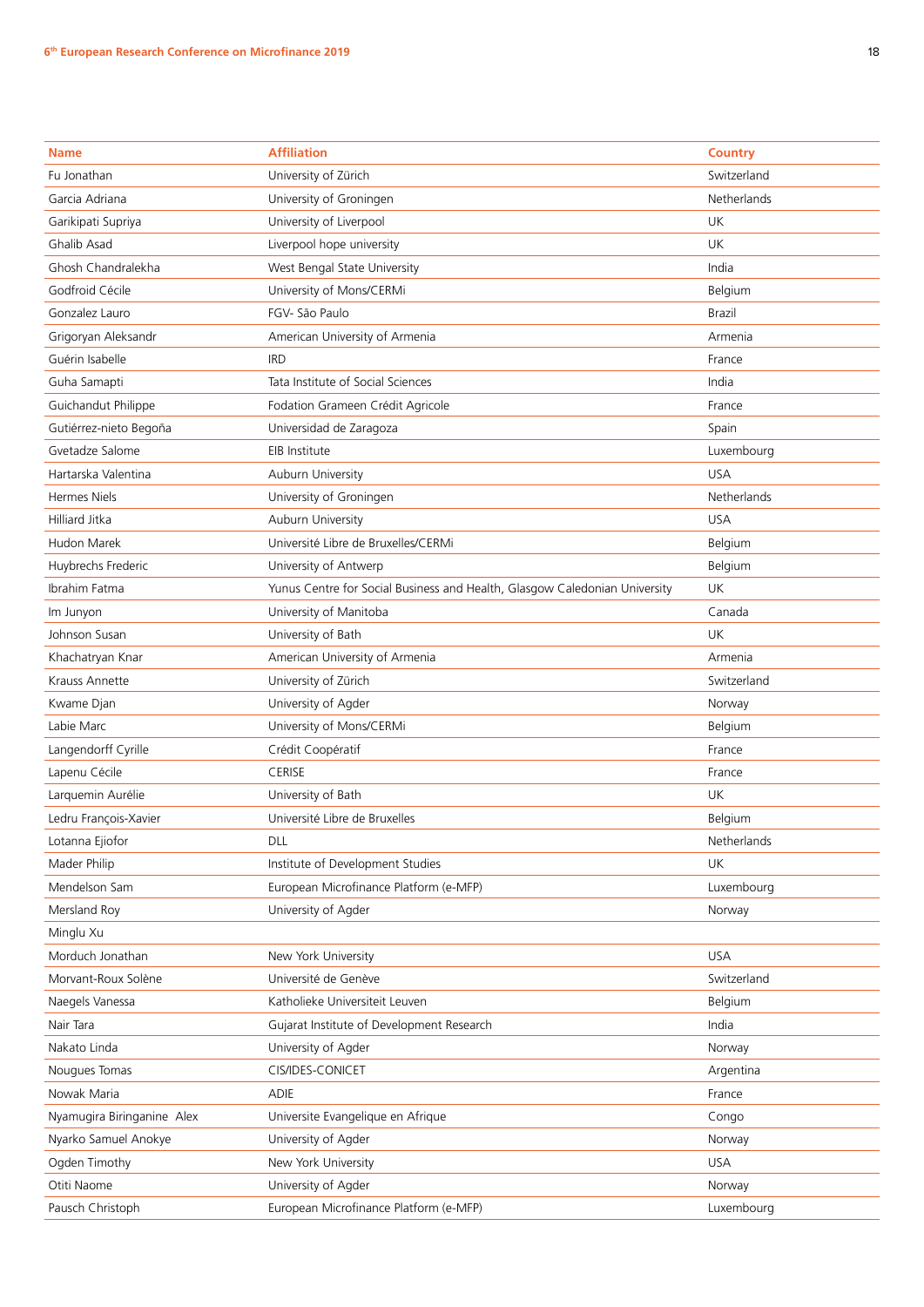| <b>Name</b>                | <b>Affiliation</b>                                                                           | <b>Country</b> |
|----------------------------|----------------------------------------------------------------------------------------------|----------------|
| Peeters Ruben              | Utrecht University                                                                           | Netherlands    |
| Perron Jean Luc            | <b>Yunus Center Paris</b>                                                                    | France         |
| Pillarisetti Satish        | Sa-Dhan                                                                                      | India          |
| Poletti Lucia              | Università degli Studi di Parma                                                              | Italy          |
| Pouris Christos            | EIB Institute                                                                                | Luxembourg     |
| Purushottam Bhandare       | Tata Institute of Social Science                                                             | India          |
| Racaud Thierry             | <b>ADIE</b>                                                                                  | France         |
| Radermecker Laure          | <b>CERMi</b>                                                                                 | Belgium        |
| Reboul Elena               | Centre d'études en sciences sociales sur les mondes africains, américains et asia-<br>tiques | France         |
| Richter Patricia           | <b>ILO</b>                                                                                   | Switzerland    |
| Romero López               | Institute of Research and Development Nitlapan - UCA                                         | Nicaragua      |
| Roy Malabika               | Jadavpur university                                                                          | India          |
| Rozas Daniel               | European Microfinance Platform (e-MFP)                                                       | Luxembourg     |
| Rumbogo Titissari          | University of Groningen                                                                      | Netherlands    |
| Serres Coline              | CERMi                                                                                        | Belgium        |
| Siwale Juliana             | Nottingham Trent University, Nottingham Business School                                      | UK             |
| Sommeno Tigist Woldetsadik | University of Agder                                                                          | Norway         |
| Soursourian Matthew        | CGAP                                                                                         | <b>USA</b>     |
| Spaggiari Lucia            | <b>MFR</b>                                                                                   | Italy          |
| Spantig Lisa               | Ludwig Maximilian University                                                                 | Germany        |
| Steffi Sandra Singhe       | Laboratoire d'économie et de management de Nantes Atlantique                                 | France         |
| Stephens Blaine            | <b>MIX</b>                                                                                   | France         |
| <b>Stoeckel Claire</b>     | SOS Faim Belgium                                                                             | Belgium        |
| Strom Reidar               | Oslo Metropolitan University                                                                 | Norway         |
| Szarfaz Ariane             | Université Libre de Bruxelles/CERMi                                                          | Belgium        |
| SZELEST Linda              | ADA Microfinance                                                                             | Luxembourg     |
| Thomas Marc                | <b>ALDEFI</b>                                                                                | France         |
| Veidt Robin                | University of Luxembourg                                                                     | Luxembourg     |
| Venet Baptiste             | Université Paris-Dauphine                                                                    | France         |
| Vigano Laura               | University of Bergamo                                                                        | Italy          |
| Vik Pal                    | University of Salford                                                                        | UK             |
| Vong Pheakyny              | AMK Cambodia                                                                                 | Cambodia       |
| Yusupov Nurmukhammad       | Iqtisodiyot Fakulteti Toshkent Xalqaro Vestminster Universiteti                              | Uzbekistan     |